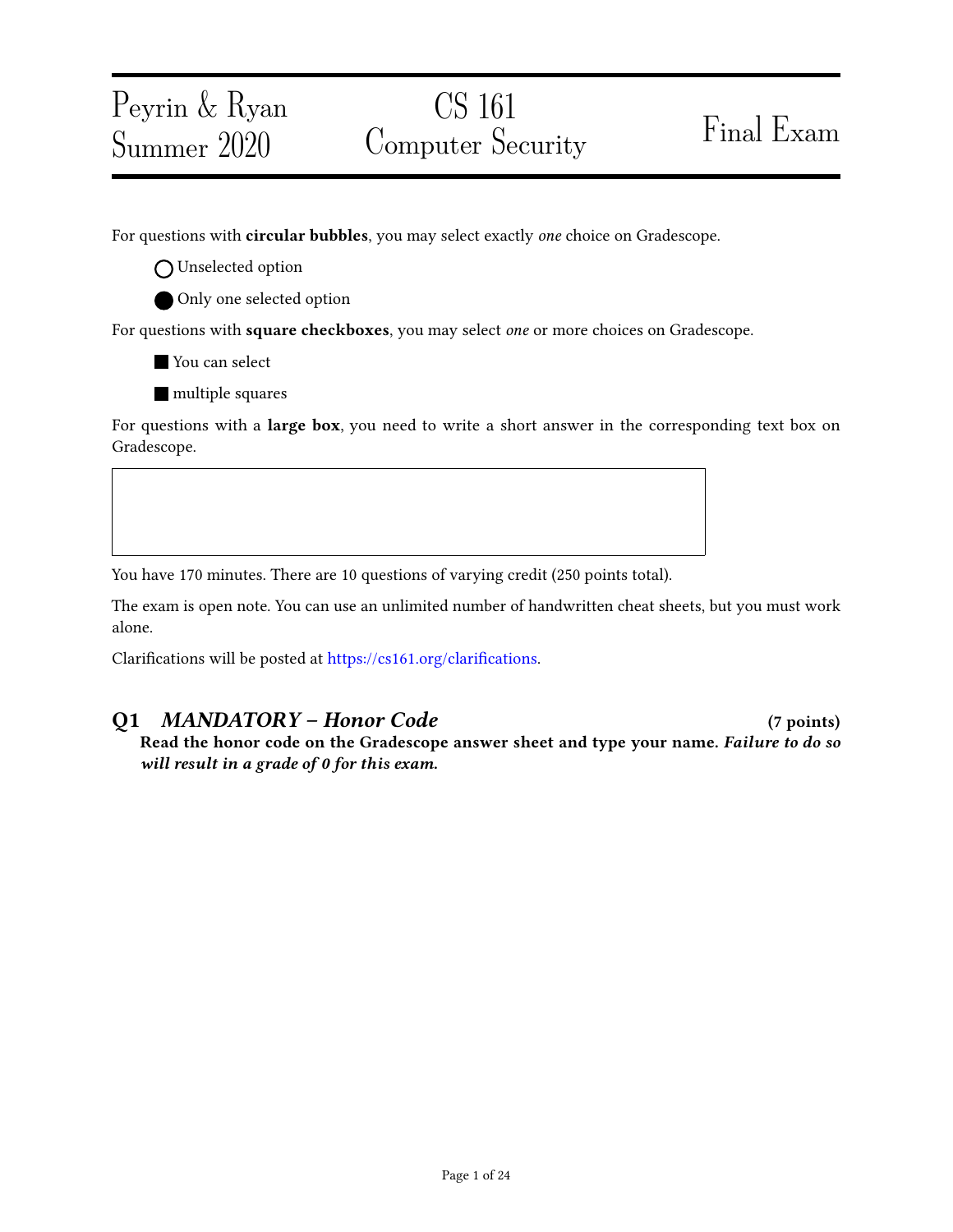# Each true/false is worth 2 points.

- Q2.1 True or False: You should always use HMAC instead of any other MAC because HMAC has stronger integrity and authentication guarantees than any other MAC.
	- $\bigcap$  True  $\bigcap$  False
- Q2.2 TRUE or FALSE: A MiTM during the Diffie-Hellman Key Exchange can force both parties to derive a shared key (that the MiTM doesn't necessarily know) that is different than the one they would've derived otherwise.
	- $\bigcap$  True  $\bigcap$  False
- Q2.3 TRUE or FALSE: A MiTM during the Diffie-Hellman Key Exchange can force both parties to unknowingly derive different keys that the MiTM knows.
	- TRUE **CONSTRUE**
- Q2.4 TRUE or FALSE: A MiTM during the Diffie-Hellman Key Exchange can force both parties to derive a set of pre-determined keys that the MiTM knows.

| O TRUE | $O$ FALSE |
|--------|-----------|
|--------|-----------|

- Q2.5 TRUE or FALSE: CSRF tokens are an effective defense against CSRF attacks only if clients' browsers respect the same-origin policy.
	- $\bigcap$  True  $\bigcap$  False
- Q2.6 True or False: An XSS vulnerability in a website cannot be exploited to gain control over a user's session if the session cookie has the HttpOnly flag set.
	- $\bigcap$  True  $\bigcap$  False
- Q2.7 True or False: https://secure.bank.com is able to set the following cookie using the Set-Cookie header: session=1234567; Domain=bank.com; HttpOnly.
	- $\bigcap$  True  $\bigcap$  False
- Q2.8 TRUE or FALSE: A user wants their web traffic to appear like it's coming from somewhere else with the lowest latency possible. This user should prefer a VPN instead of Tor.
	- TRUE **CONSTRUE**  $\left(\begin{array}{c} \end{array}\right)$
- Q2.9 True or False: In Bitcoin, once a transaction is successfully added to the blockchain, it can never be lost.

 $T_{\text{RUE}}$   $T_{\text{RUSE}}$  $\bigcap$ 

Q2.10 When you log in to Zoom, you make a POST Request to https://zoom.us/berkeley/signin with an email and password in the form data. The Response contains a session token cookie without the Secure flag set.

True or False: An on-path attacker could steal your session token by observing only this request.

 $Q2$  True/false (56 points)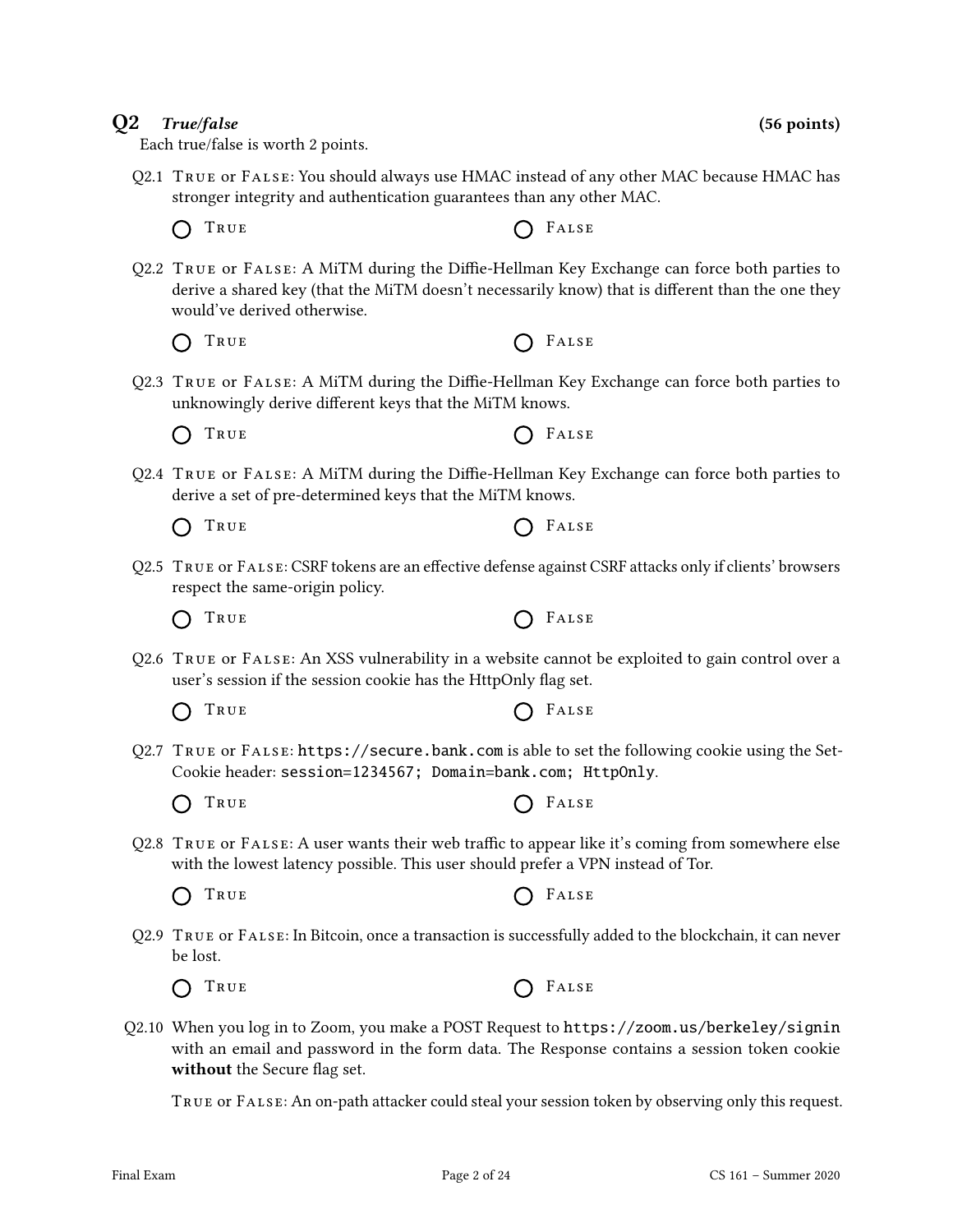$\bigcap$  True  $\bigcap$  False

Q2.11 When you go to https://berkeley.zoom.us/m/stanford, you see an image of Stanford's lawn. The page source shows that the image is being loaded from http://stanford.zoom.us/i/stanford.png.

True or False: This a violation of the same-origin policy.

 $\bigcap$  True  $\bigcap$  False

Q2.12 You're using Tor with three intermediate nodes. Assume all nodes are handling a large amount of traffic.

True or False: Even if two of those nodes are compromised, your anonymity is still protected.

[Clarification during exam: This question was thrown out during the exam, and both True and False were accepted as valid answers. See solution for why.]

 $\bigcap$  True  $\bigcap$  False

Q2.13 Instead of using Tor, you forward your traffic through three intermediate proxies unencrypted. Using these proxies, you log into https://twitter.com

TRUE OF FALSE: Assuming the entry proxy is honest, the middle and exit proxies cannot figure out your identity

True False

Q2.14 You decide to use a recursive resolver which uses DNSSEC. Your client uses standard DNS.

True or False: An on-path adversary cannot poison your client's cached DNS records.

| O TRUE | $O$ FALSE |
|--------|-----------|
|--------|-----------|

Q2.15 A recursive resolver supports DNSSEC. The resolver contacts three other nameservers to answer a certain query.

True or False: All three nameservers must support DNSSEC in order for DNSSEC to provide any guarantees.

 $\bigcap$  True  $\bigcap$  False

Q2.16 True or False: DHCP is secure against an on-path attacker.

- $\bigcap$  True  $\bigcap$  False
- Q2.17 True or False: Using HTTPS is a good defense against clickjacking attacks.

|  | O TRUE |  |  | $O$ FALSE |
|--|--------|--|--|-----------|
|--|--------|--|--|-----------|

Q2.18 True or False: Spearphishing is more dangerous than standard phishing because it uses information about the victim.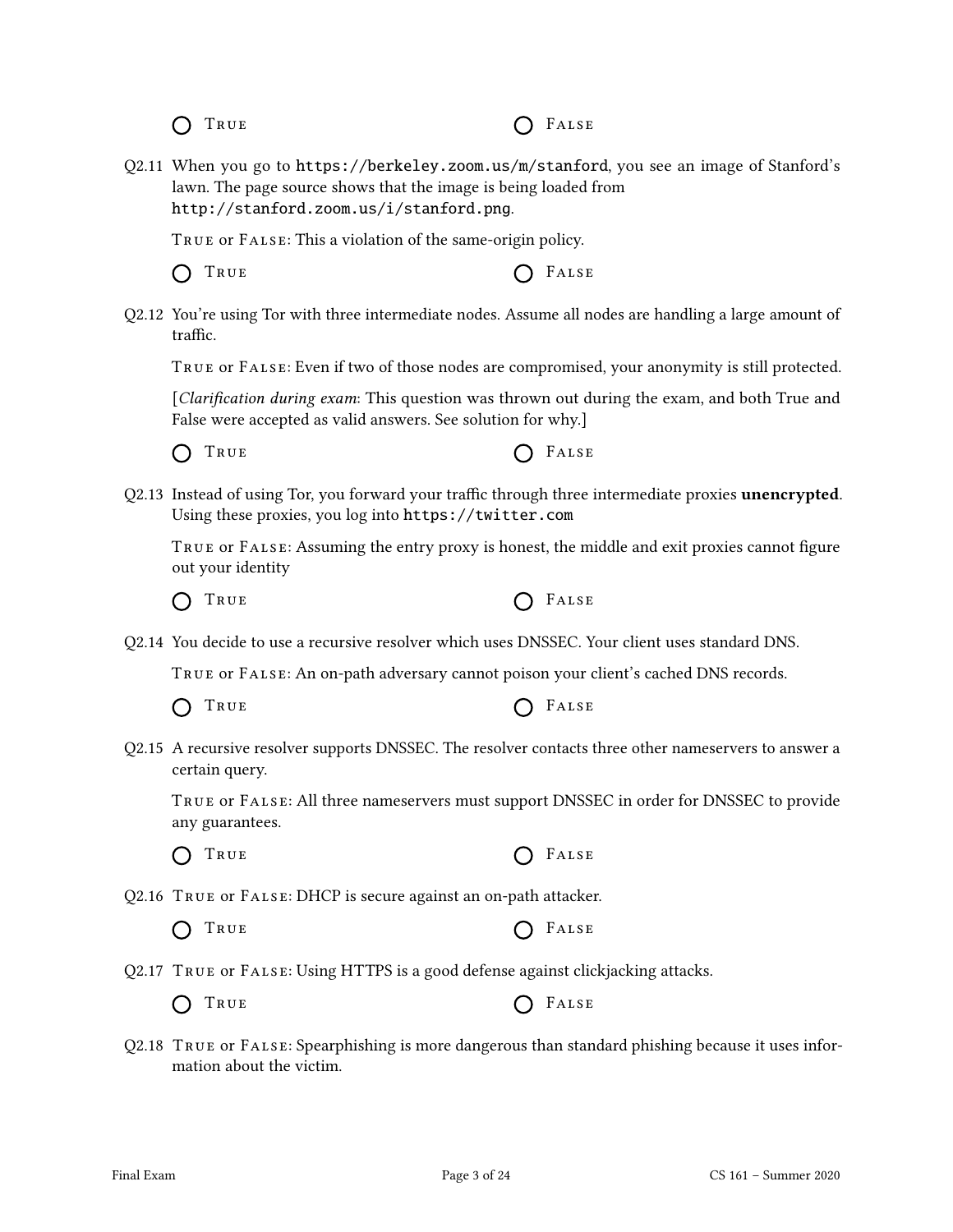| TRUE                                                                                                                                                                     | FALSE                                                                                           |
|--------------------------------------------------------------------------------------------------------------------------------------------------------------------------|-------------------------------------------------------------------------------------------------|
| Q2.19 TRUE or FALSE: If a website only allows HTTPS connections, it is secure from SQL injection<br>attacks.                                                             |                                                                                                 |
| TRUE                                                                                                                                                                     | FALSE                                                                                           |
| Q2.20 TRUE or FALSE: Parameterized SQL stops all SQL injection attacks.                                                                                                  |                                                                                                 |
| TRUE                                                                                                                                                                     | FALSE                                                                                           |
| Q2.21 Consider a website which inserts user input into a database using a SQL query. The information in<br>the database is then used in subsequent internal SQL queries. |                                                                                                 |
| do not, then the website will be secure from SQL injection attacks.                                                                                                      | TRUE OF FALSE: If the SQL query that accepts user input is parameterized, but the internal ones |
| TRUE                                                                                                                                                                     | FALSE                                                                                           |
| Q2.22 TRUE or FALSE: Return-oriented programming (ROP) is not effective if non-executable pages<br>(DEP or W^X) are enabled.                                             |                                                                                                 |
| TRUE                                                                                                                                                                     | FALSE                                                                                           |
| Q2.23 TRUE OF FALSE: Format string vulnerabilites are not effective if ASLR is enabled.                                                                                  |                                                                                                 |
| TRUE                                                                                                                                                                     | FALSE                                                                                           |
| Suppose you find a stored XSS vulnerability on https://berkeley.zoom.us/m/1234.                                                                                          |                                                                                                 |
| Q2.24 TRUE or FALSE: Some cookies set by https://berkeley.zoom.us/ could be read using your<br>exploit.                                                                  |                                                                                                 |
| TRUE                                                                                                                                                                     | FALSE                                                                                           |
| Q2.25 TRUE or FALSE: Some cookies set by https://berkeley.zoom.us/ could be modified using<br>your exploit.                                                              |                                                                                                 |
| TRUE                                                                                                                                                                     | FALSE                                                                                           |
| Q2.26 TRUE or FALSE: Some cookies set by http://zoom.berkeley.edu/m/1234 could be read using<br>your exploit.                                                            |                                                                                                 |
| TRUE                                                                                                                                                                     | FALSE                                                                                           |
| Q2.27 TRUE or FALSE: Some cookies set by https://berkeley.zoom.us/m/1234 could be modified<br>using your exploit.                                                        |                                                                                                 |
| TRUE                                                                                                                                                                     | FALSE                                                                                           |
| Q2.28 TRUE or FALSE: Some cookies set by http://stanford.zoom.us/m/1234 could be read using<br>your exploit.                                                             |                                                                                                 |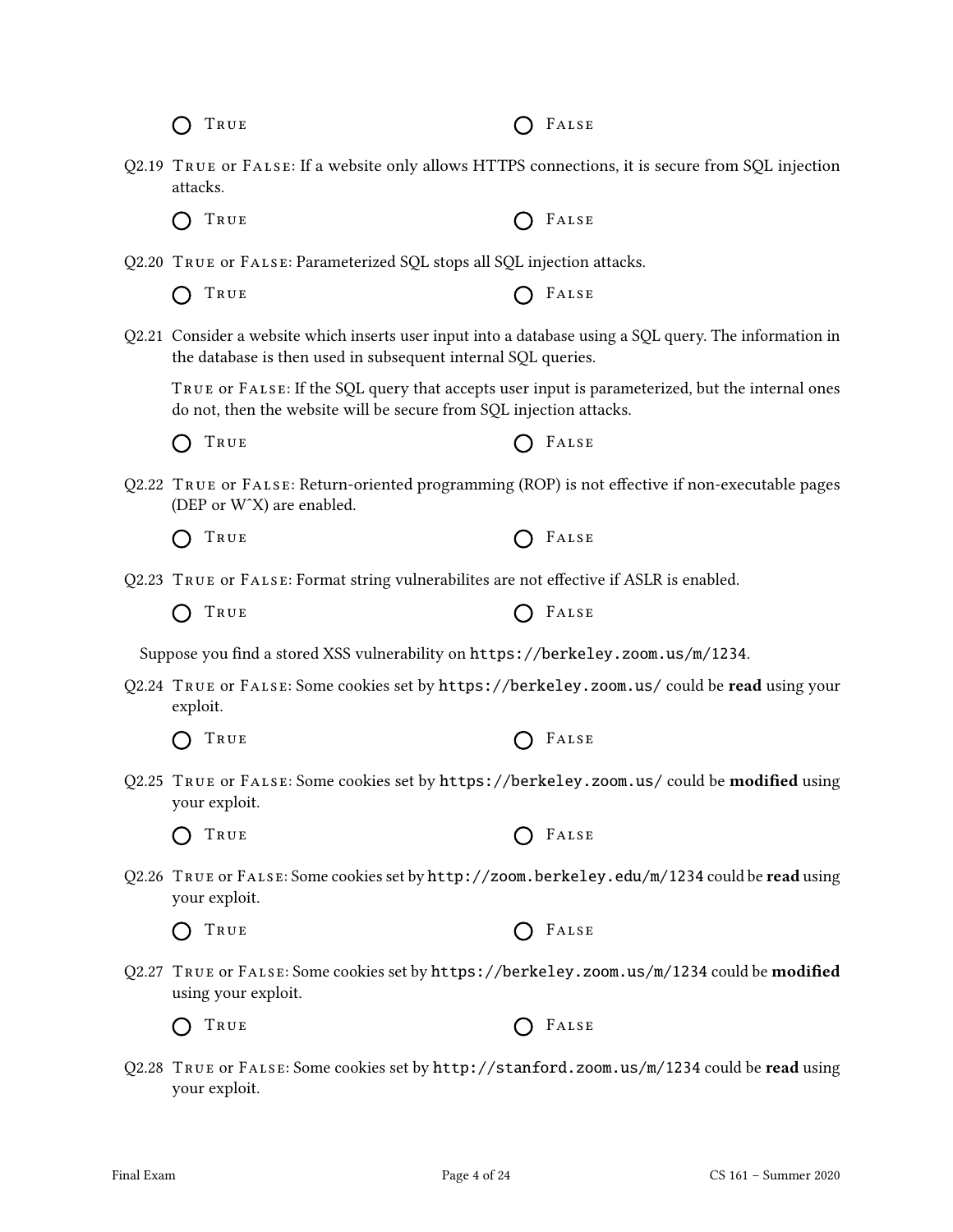O TRUE O FALSE

This is the end of Q2. Proceed to Q3 on your answer sheet.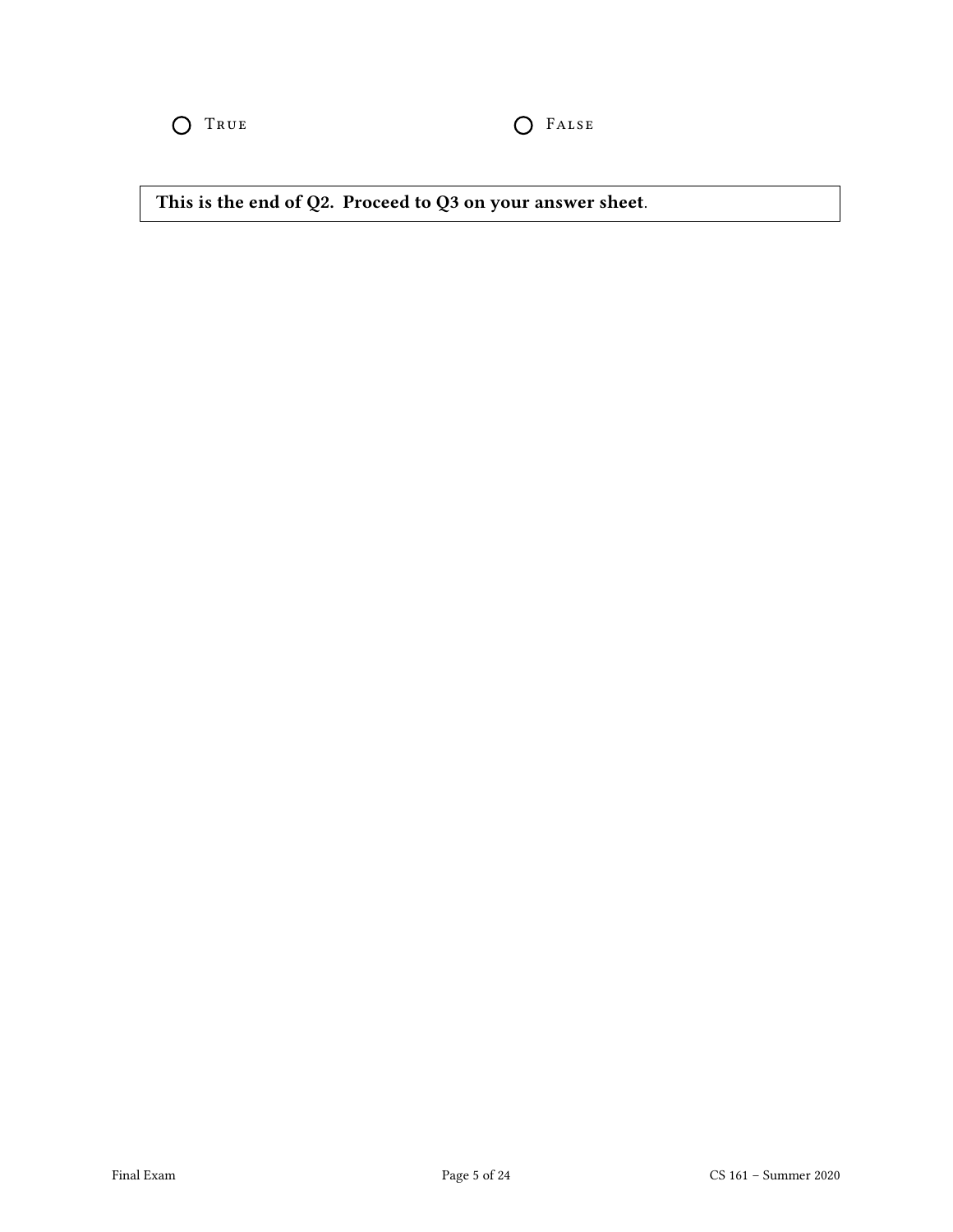### Q3 Password Storage (28 points)

Bob is trying out different methods to securely store users' login passwords for his website.

Mallory is an attacker who can do some amount of *offline* computation before she steals the passwords file, and some amount of *online* computation after stealing the passwords file.

Technical details:

- Each user has a unique username, but several users may have the same password.
- Mallory knows the list of users registered on Bob's site.
- Bob has at most 500 users using his website with passwords between 8–12 letters.
- Mallory's dictionary contains all words that are less than 13 letters. [Clarification during exam: Mallory's dictionary contains all possible user passwords.]
- Mallory can do  $N$  online computations and 500 $N$  offline computations where  $N$  is the number of words in the dictionary.
- Slow hash functions take 500 computations per hash while fast hash functions require only 1 computation.<sup>[1](#page-5-0)</sup>

Notation:

- $H_S$  and  $H_F$ , a slow and fast hash function
- Sign, a secure signing algorithm
- uname and pwd, a user's username and password
- k, a signing key known only by Bob

If Bob decides to use signatures in his scheme, assume he will verify them when processing a log-in.

Q3.1 (2 points) How many times could Mallory hash every word in the dictionary using  $H<sub>S</sub>$  with **offline** computation?

| $\bigcap$ (A) She can't hash the whole dictionary | $\bigcap$ (D) None of the above |
|---------------------------------------------------|---------------------------------|
| O(B)1                                             | $\bigcap (E)$ —                 |
| $O(C)$ 500                                        | $\bigcap$ (F) —                 |

Q3.2 (2 points) How many times could Mallory hash every word in the dictionary using  $H_F$  with **online** computation?

| $\bigcap$ (G) She can't hash the whole dictionary | $\bigcap$ (J) None of the above |
|---------------------------------------------------|---------------------------------|
| $\bigcap$ (H) 1                                   | $\bigcap (K)$ —                 |
| $\bigcirc$ (I) 500                                | $O(L)$ —                        |

Q3.3 (2 points) How many times could Mallory hash every word in the dictionary using  $H<sub>S</sub>$  with online computation?

<span id="page-5-0"></span><sup>&</sup>lt;sup>1</sup>Keep in mind this is much faster than a real-life slow hash function.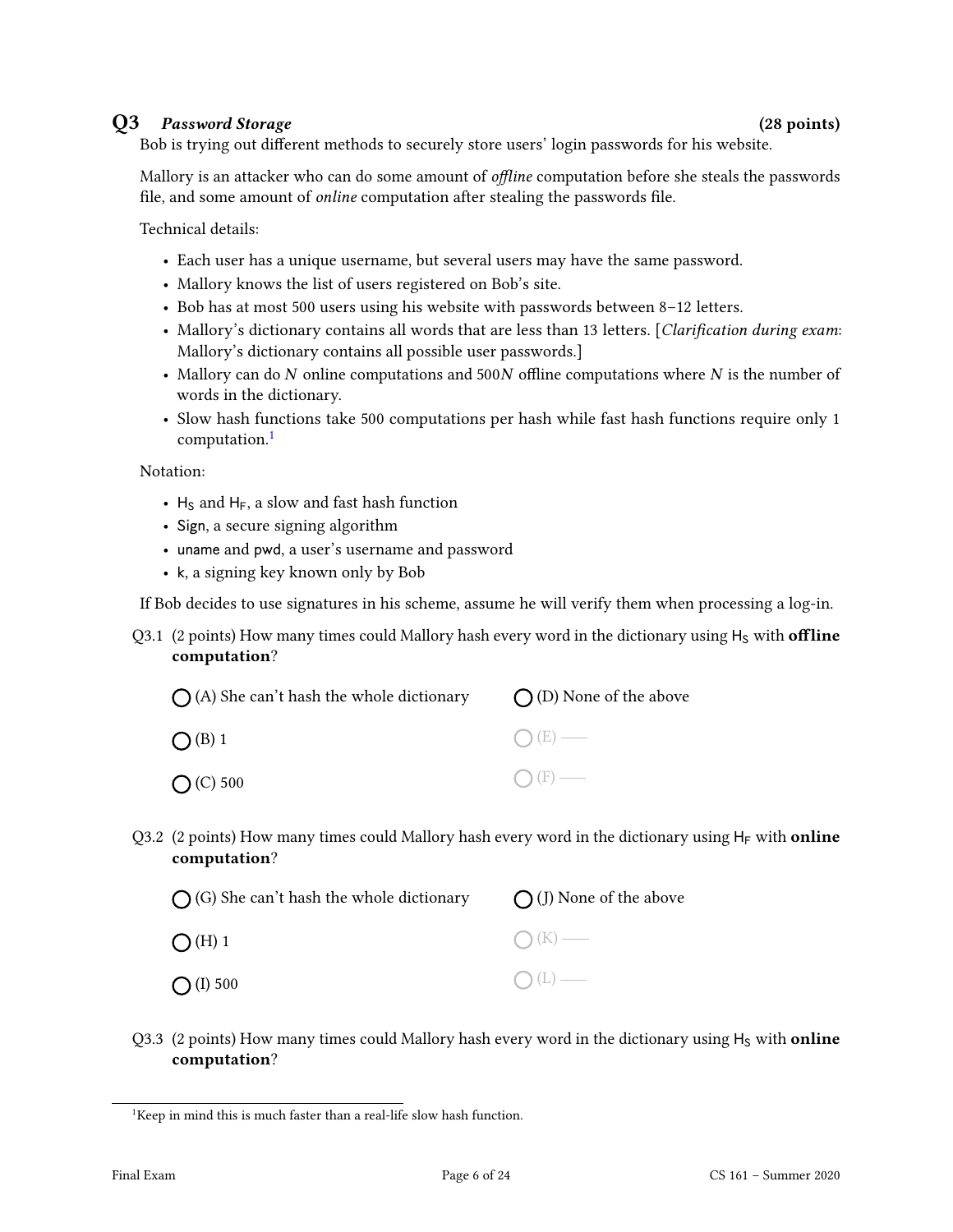| $\bigcap$ (A) She can't hash the whole dictionary | $\bigcap$ (D) None of the above |
|---------------------------------------------------|---------------------------------|
| $\bigcap$ (B) 1                                   | $\bigcap (E)$ —                 |
| $O(C)$ 500                                        | $\bigcap$ (F) —                 |

For each part below, indicate all of the things Mallory can do given the password storage scheme. Assume Mallory knows each scheme. Unless otherwise specified, assume that she can use both offline and online computation

| Q3.4 (4 points) Each user's password is stored as $H_F(pwd    'Bob').$                                                                |                                                    |
|---------------------------------------------------------------------------------------------------------------------------------------|----------------------------------------------------|
| $\Box$ (G) Learn whether two users have the same $\Box$ (J) Learn every user's password<br>password with only online computation      |                                                    |
| $\Box$ (H) Learn a specific user's password                                                                                           | $\Box$ (K) None of the above                       |
| $\Box$ (I) Change a user's password without detec-<br>tion                                                                            | $\mathbb{I}\left( \mathrm{L}\right)$ –             |
| Q3.5 (4 points) Each user's password is stored as the tuple $(H_S(pwd    'Bob'), Sign(k, H_F(pwd)))$ .                                |                                                    |
| $\Box$ (A) Learn whether two users have the same $\Box$ (D) Learn every user's password<br>password with only online computation      |                                                    |
| $\Box$ (B) Learn a specific user's password                                                                                           | $\Box$ (E) None of the above                       |
| $\Box$ (C) Change a user's password without detec-<br>tion                                                                            | $\Box$ (F) -                                       |
| Q3.6 (4 points) Each user's password is stored as the tuple ( $H_F(pwd    uname)$ , Sign(k, uname $   H_F(pwd)$ ))                    |                                                    |
| $\Box$ (G) Learn whether two users have the same $\Box$ (J) Learn every user's password<br>password with only online computation      |                                                    |
| $\Box$ (H) Learn a specific user's password                                                                                           | $\Box$ (K) None of the above                       |
| $\Box$ (I) Change a user's password without detec-<br>tion                                                                            | $\Box$ (L) -                                       |
| Q3.7 (4 points) Each user's password is stored as $(H_S(pwd    uname), Sign(k, H_S(pwd)))$                                            |                                                    |
| [Clarification during exam: The expression was missing a leading parenthesis.]                                                        |                                                    |
| $\Box$ (A) Learn whether two users have the same $\Box$ (B) Learn a specific user's password<br>password with only online computation |                                                    |
|                                                                                                                                       | $\Box$ (C) Change a user's password without detec- |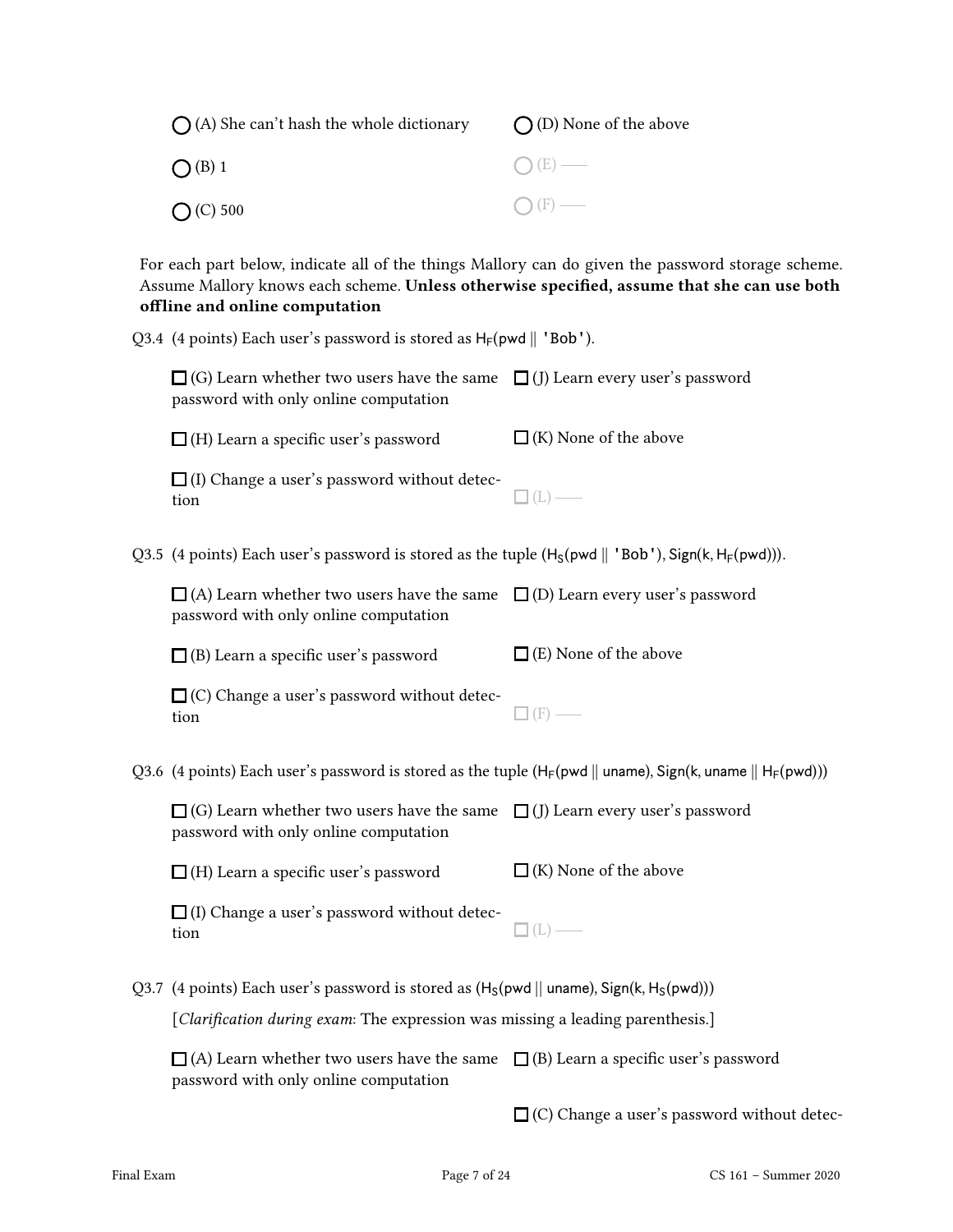tion

 $\Box$  (E) None of the above

 $\square$  (F) —

□ (D) Learn every user's password

your answer to Q3.7?

Q3.8 (3 points) Describe a DoS attack Mallory can launch against Bob's server if he uses the scheme in Q3.7.

Q3.9 (3 points) Bob decides to add two-factor authentication to the scheme in Q3.7. Does this change

 $\bigcap (A)$  Yes  $\bigcap (B)$  No  $\bigcirc$  (C)  $\longrightarrow$   $\bigcirc$  (D)  $\longrightarrow$   $\bigcirc$  (E)  $\longrightarrow$   $\bigcirc$  (F)  $\longrightarrow$ 

This is the end of Q3. Proceed to Q4 on your answer sheet.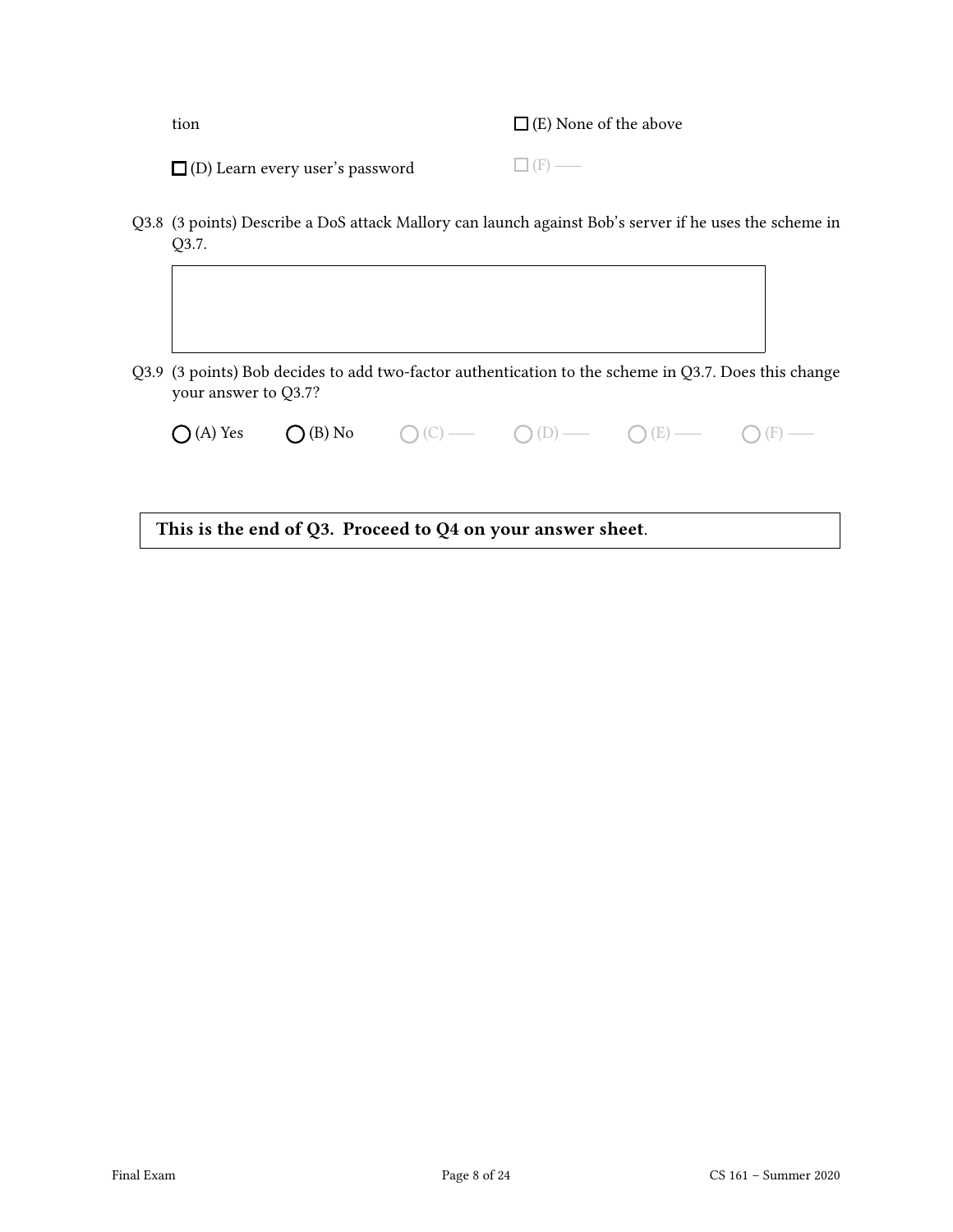### $Q4$  Forwards, Backwards, Left, and Right (16 points) (16 points)

Consider the following properties. The solid part of each timeline denotes the time frame where messages remain confidential, even after Eve, an on-path eavesdropper, steals a key.

• Forward secrecy: If Eve steals a key, past messages remain confidential.

recording



• Weak backward secrecy: If Eve steals a key, then starts recording messages, any messages Eve record remain confidential.

steals key



Consider the following modified symmetric encryption schemes where Alice and Bob change their encryption key for each message they send. For each scheme, determine which of the given properties is ensured. Assume that all keys are 128 bits long, and no party will send more than one message in a row.

Q4.1 (4 points) Alice and Bob increment their shared key k by 1 for each new message, so  $k' = k + 1$ .

| $\Box$ (A) Forward secrecy      | $\Box$ (D) Weak backward secrecy |
|---------------------------------|----------------------------------|
| $\Box$ (B) Backward secrecy     | $\Box$ (E) None of the above     |
| $\Box$ (C) Weak forward secrecy | $\Box$ (F) —                     |

Q4.2 (4 points) Alice and Bob's current shared key is  $k$ . For each new message, the sender generates a small, 8-bit random number  $n$  and attaches it to the message before encryption. The next message will be encrypted under key  $k' = k \bigoplus \text{PRG}(n)$ [:128], where PRG is a secure PRG.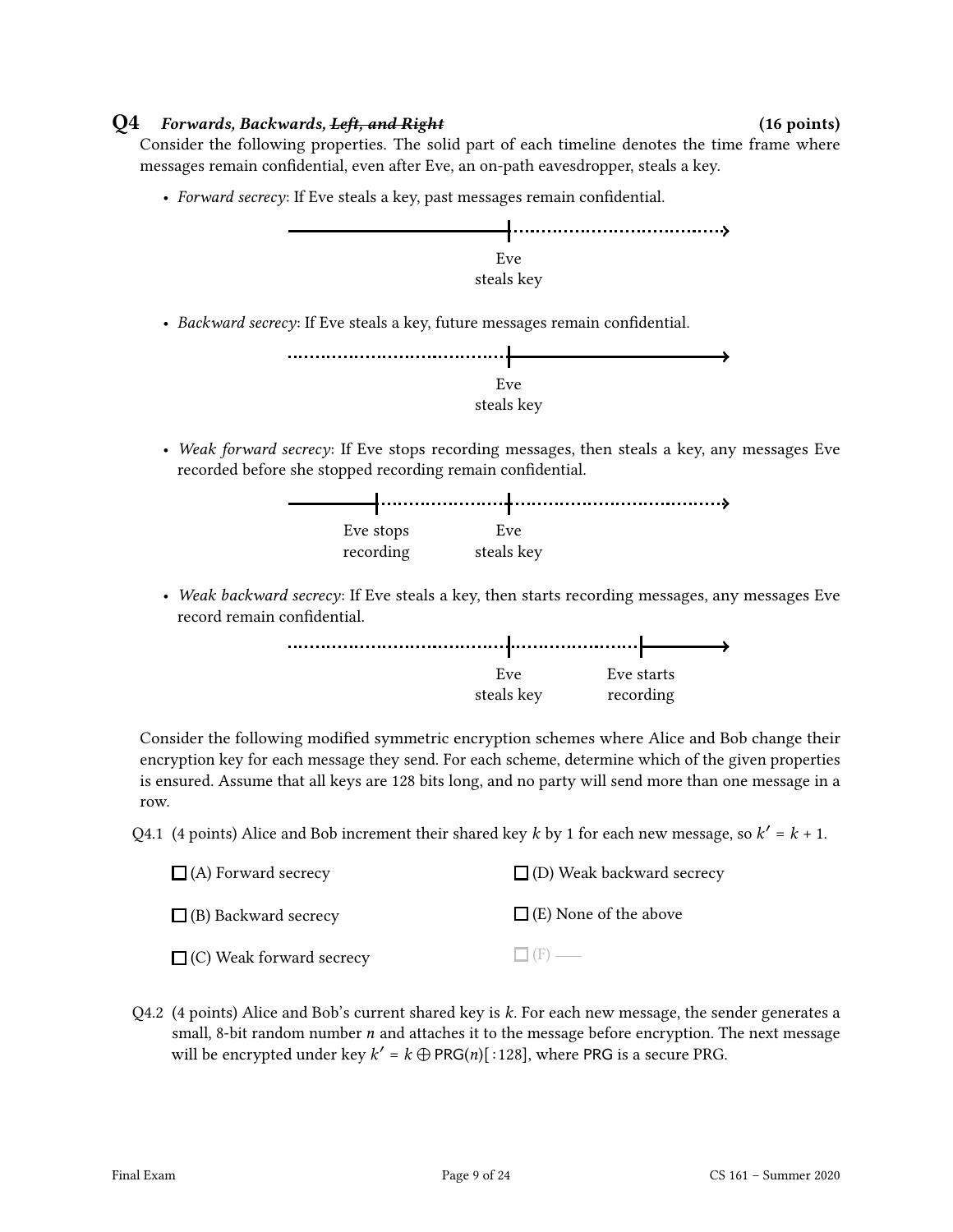| $\Box$ (G) Forward secrecy      | $\Box$ (J) Weak backward secrecy |
|---------------------------------|----------------------------------|
| $\Box$ (H) Backward secrecy     | $\Box$ (K) None of the above     |
| $\Box$ (I) Weak forward secrecy | $\Box$ (L) —                     |

Q4.3 (4 points) Alice and Bob's current shared key is  $k$ . For each new message, the sender generates a new symmetric key  $k^\prime$  and attaches it to the message before encryption. The next message will be encrypted under  $k'$ .

| $\Box$ (A) Forward secrecy      | $\Box$ (D) Weak backward secrecy |
|---------------------------------|----------------------------------|
| $\Box$ (B) Backward secrecy     | $\Box$ (E) None of the above     |
| $\Box$ (C) Weak forward secrecy | $\Box$ (F) —                     |

Q4.4 (4 points) For each new message, Alice and Bob conduct Diffie-Hellman key exchange to generate a new symmetric key.

| $\Box$ (G) Forward secrecy      | $\Box$ (J) Weak backward secrecy |
|---------------------------------|----------------------------------|
| $\Box$ (H) Backward secrecy     | $\Box$ (K) None of the above     |
| $\Box$ (I) Weak forward secrecy | $\Box$ (L) —                     |

This is the end of Q4. Proceed to Q5 on your answer sheet.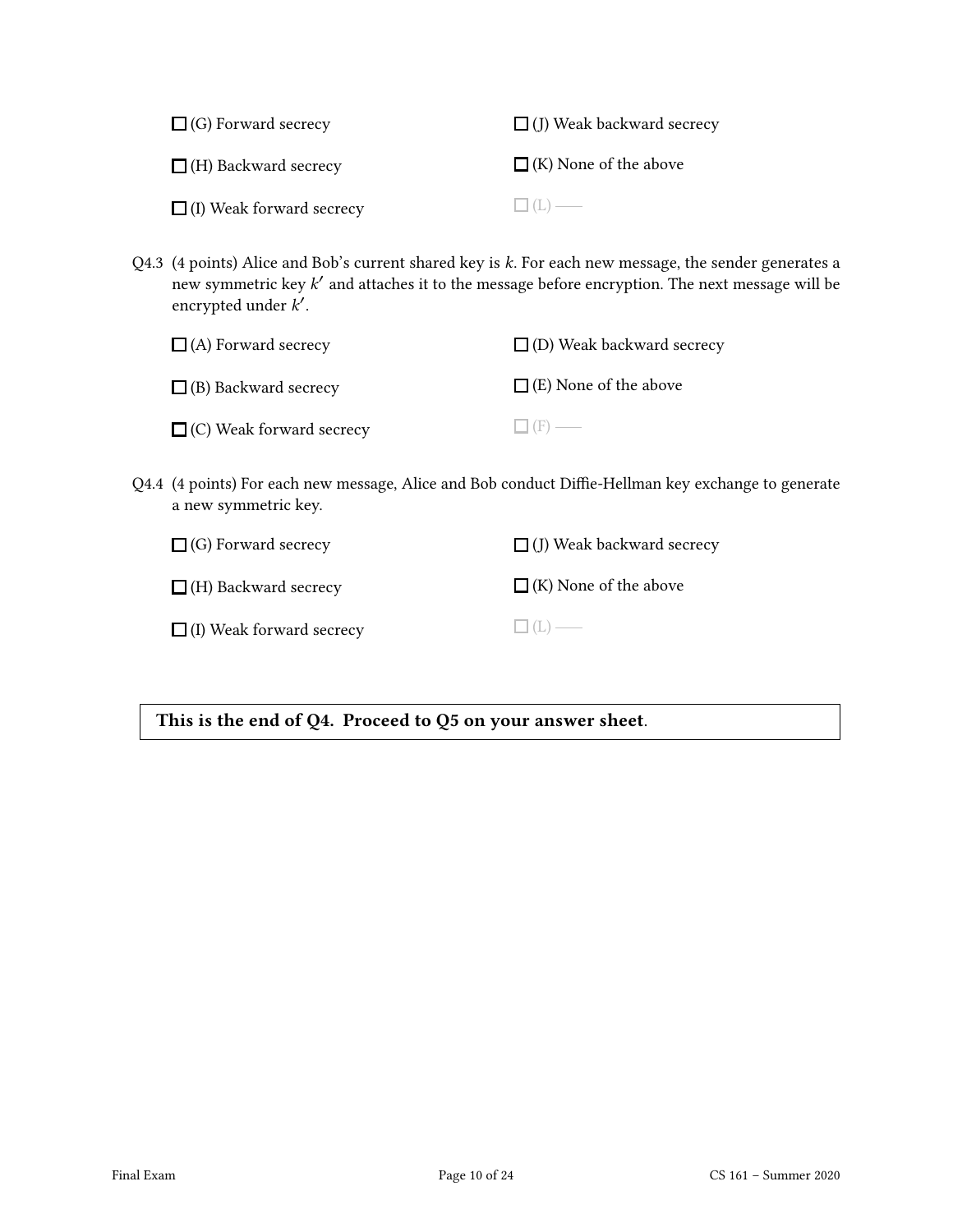### Q5 EvanBotOS (25 points)

EvanBot is building a new OS and wants to defend against buffer overflow attacks. Bot decides to use cryptography to secure values on the stack.

Assume any cryptography is executed separately and securely by the OS. This means that any cryptographic operations do not count as function calls on the program's stack, and the attacker cannot see the operations being executed. Also, unless otherwise stated, any MACs or hashes generated are stored separately in the OS, not on the stack.

Assume stack canaries are four random bytes (no null byte). Assume the OS has a secret key  $k$  that is unknown to any attacker.

For each part, mark which scheme is more secure (would defend against more buffer overflow attacks), or if both schemes would defend against the same set of attacks.

 $[Clarification during exam: For each scheme, unless otherwise specified all memory safety defenses are$ disabled.]

Q5.1 (3 points) Scheme A: When a function is called, push a random stack canary to the stack. Also, generate a MAC on the canary value using  $k$ . Before the function returns, in addition to checking that the canary is the same, also verify the canary with the MAC.

Scheme B: No cryptography, stack canaries are enabled, WˆX and ASLR are disabled.

| $\bigcap$ (A) Scheme A | $\bigcap$ (C) The same | $O(E)$ —         |
|------------------------|------------------------|------------------|
| $\bigcap$ (B) Scheme B | $O(D)$ —               | $\bigcirc$ (F) — |

Q5.2 (3 points) Scheme A: When a function is called, encrypt a randomly-generated stack canary using k. Push the encrypted canary onto the stack. Before the function returns, decrypt the stack canary and verify that it is unchanged.

Scheme B: No cryptography, stack canaries are enabled, WˆX and ASLR are disabled.

| $\bigcap$ (G) Scheme A | $\bigcap$ (I) The same | $\bigcap (K)$ — |
|------------------------|------------------------|-----------------|
| $\bigcap$ (H) Scheme B | $\bigcirc$ (J) —       | $O(L)$ —        |

Q5.3 (3 points) Scheme A: When a program is first started, generate a signature on every page of the memory space using  $k$ . If the program tries to execute any instructions in memory, check that the page where the instruction is stored is correctly signed.

Scheme B: No cryptography, W^X is enabled, stack canaries and ASLR are disabled.

| $\bigcap$ (A) Scheme A | $\bigcap$ (C) The same | $\bigcirc$ (E) $-$ |
|------------------------|------------------------|--------------------|
| $\bigcap$ (B) Scheme B | $O(D)$ —               | $\bigcirc$ (F) $-$ |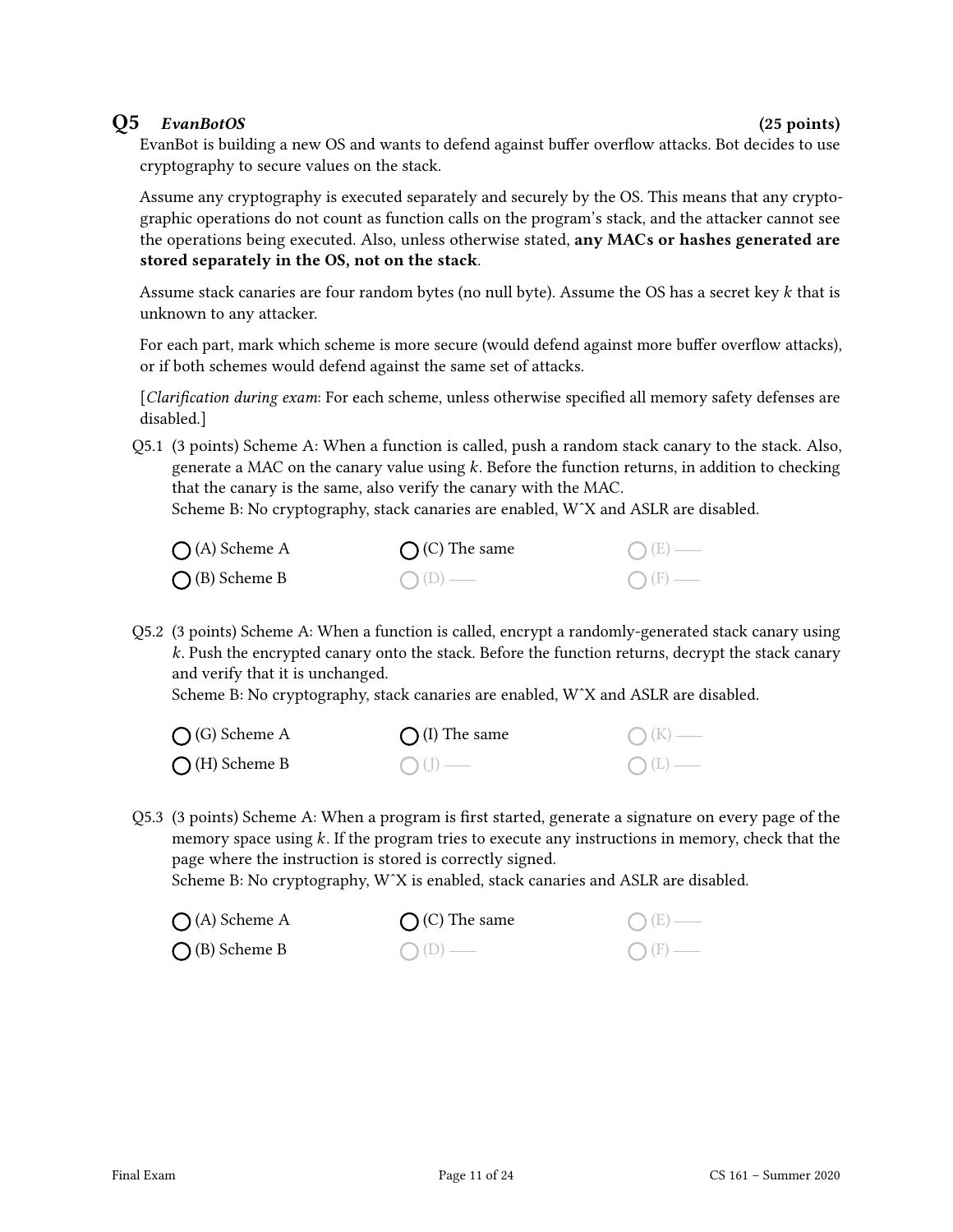Q5.4 (3 points) Scheme A: When a function is called, using a cryptographic hash  $H$ , hash the RIP, and push the value of the hash onto the stack. Before the function returns, verify that the RIP still hashes to the same value.

Scheme B: When a function is called, generate a MAC on the RIP using  $k$ , and push the value of the MAC onto the stack. Before the function returns, verify the RIP with the MAC. Assume that the hash and the MAC are the same length.

| $\bigcap$ (G) Scheme A | $\bigcap$ (I) The same | $O(K)$ — |
|------------------------|------------------------|----------|
| $\bigcap$ (H) Scheme B | $\bigcirc$ (J) —       | $O(L)$ — |

Q5.5 (5 points) Consider Scheme A from the previous part. Briefly explain how you might create an exploit for Scheme A that overwrites the RIP. Assume you can debug only the vulnerable program with GDB, and you cannot access the OS-level cryptography operations.



Q5.6 (3 points) Scheme A: When a function is called, encrypt the RIP with a one-time pad, where the pad is a static value stored in the OS. (The pad value does not change when you rerun the program.) Before the function returns, decrypt the RIP and jump to that location.

Scheme B: No cryptography, stack canaries are enabled, WˆX and ASLR are disabled.

| $\bigcap$ (G) Scheme A | $\bigcap$ (I) The same | $\bigcap (K)$ —  |
|------------------------|------------------------|------------------|
| $\bigcap$ (H) Scheme B | $O(J)$ —               | $\bigcirc$ (L) — |

Q5.7 (5 points) Consider Scheme A from the previous part. In 2-3 sentences, explain how you might create an exploit for Scheme A that overwrites the RIP. Assume you can debug only the vulnerable program with GDB, and you cannot access the OS-level cryptography operations.

|  | $\bigcirc (A) \longrightarrow \bigcirc (B) \longrightarrow \bigcirc (C) \longrightarrow \bigcirc (D) \longrightarrow \bigcirc (E) \longrightarrow \bigcirc (F) \longrightarrow$ |  |
|--|---------------------------------------------------------------------------------------------------------------------------------------------------------------------------------|--|
|  |                                                                                                                                                                                 |  |
|  |                                                                                                                                                                                 |  |
|  |                                                                                                                                                                                 |  |

This is the end of Q5. Proceed to Q6 on your answer sheet.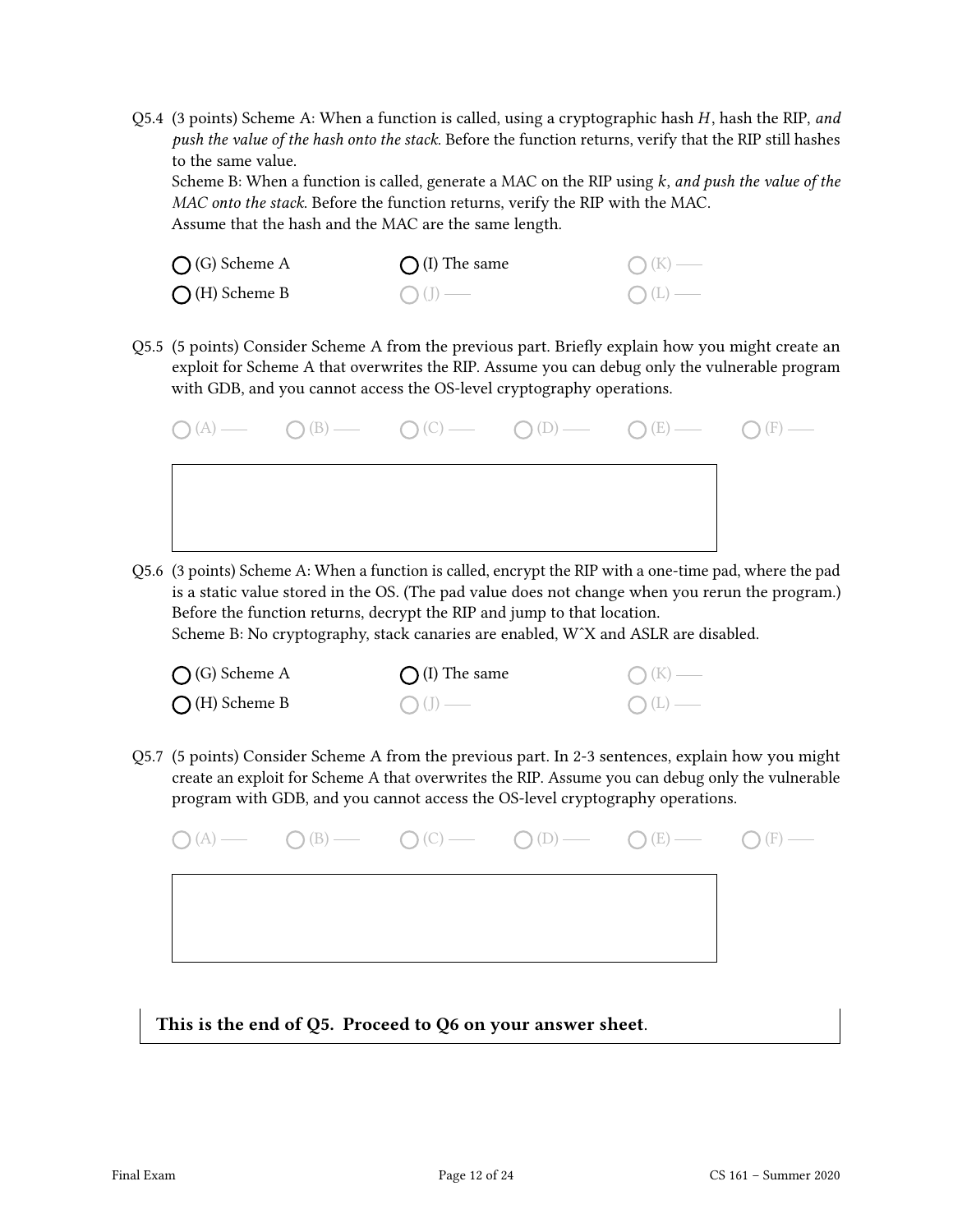### Q6 DNS over TCP (20 points)

Standard DNS uses UDP to send all queries and responses. Consider a modified DNS that instead uses TCP for all queries and responses.

Q6.1 (3 points) Which of the following does DNS over TCP guarantee against a man-in-the-middle attacker? Select all that apply.

| $\Box$ (A) Confidentiality | $\Box$ (C) Authenticity      | $\Box$ (E) — |
|----------------------------|------------------------------|--------------|
| $\Box$ (B) Integrity       | $\Box$ (D) None of the above | $\Box$ (F) — |

Q6.2 (3 points) Compared to standard DNS, does DNS over TCP defend against more attacks, fewer attacks, or the same amount of attacks against an on-path attacker?

| $\bigcap$ (G) More attacks                           | $\bigcap$ (I) Fewer attacks | $\bigcap (K)$ — |
|------------------------------------------------------|-----------------------------|-----------------|
| $\bigcap$ (H) Same amount of attacks $\bigcap$ (J) — |                             | $\bigcap(L)$ —  |

Q6.3 (5 points) What fields does an off-path attacker **not know** and need to guess correctly to spoof a response in DNS over TCP? Assume source port randomization is enabled. Select all that apply.

|                             | $\Box$ (A) TCP sequence numbers $\Box$ (C) Recursive resolver port | $\Box$ (E) DNS NS records    |
|-----------------------------|--------------------------------------------------------------------|------------------------------|
| $\Box$ (B) Name server port | $\Box$ (D) DNS A records                                           | $\Box$ (F) None of the above |

- Q6.4 (3 points) Is the Kaminsky attack possible on DNS over TCP? Assume source port randomization is disabled.
	- $\bigcap$  (G) Yes, because the attacker only needs to guess the DNS Query ID
	- $\bigcap$  (H) Yes, but we consider it infeasible for modern attackers
	- $\bigcap$  (I) No, because the attacker cannot force the victim to generate a lot of DNS over TCP requests
	- $\bigcap$  (J) No, because TCP has integrity guarantees
	- $\bigcap (K)$  —
	- $\bigcap(L)$  —
	- $\bigcirc$  (M) —
- Q6.5 (3 points) Recall the DoS amplification attack using standard DNS packets. An off-path attacker spoofs many DNS queries with the victim's IP, and the victim is overwhelmed with DNS responses.

Does this attack still work on DNS over TCP?

 $\bigcap$  (A) Yes, the attack causes the victim to consume more bandwidth than the standard DNS attack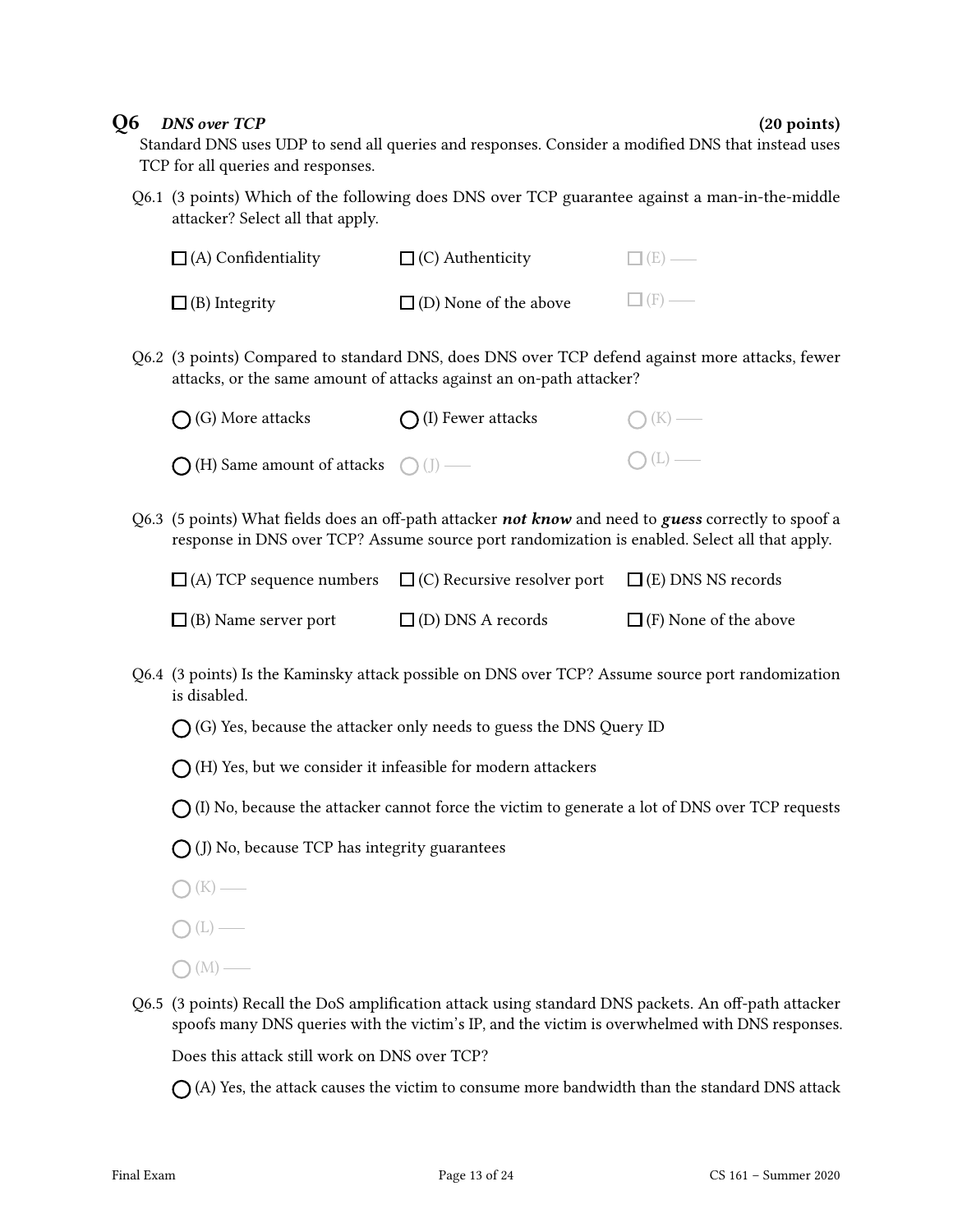$\bigcirc$  (B) Yes, the attack causes the victim to consume less bandwidth than the standard DNS attack

 $O$  (C) No, because the DNS responses no longer provide enough amplification

 $O$  (D) No, because the attacker cannot force the server to send DNS responses to the victim

 $O(E)$  —

 $\bigcap$  (F) —

Q6.6 (3 points) What type of off-path DoS attack from lecture is DNS over TCP vulnerable to, but standard DNS not vulnerable to? Answer in five words or fewer.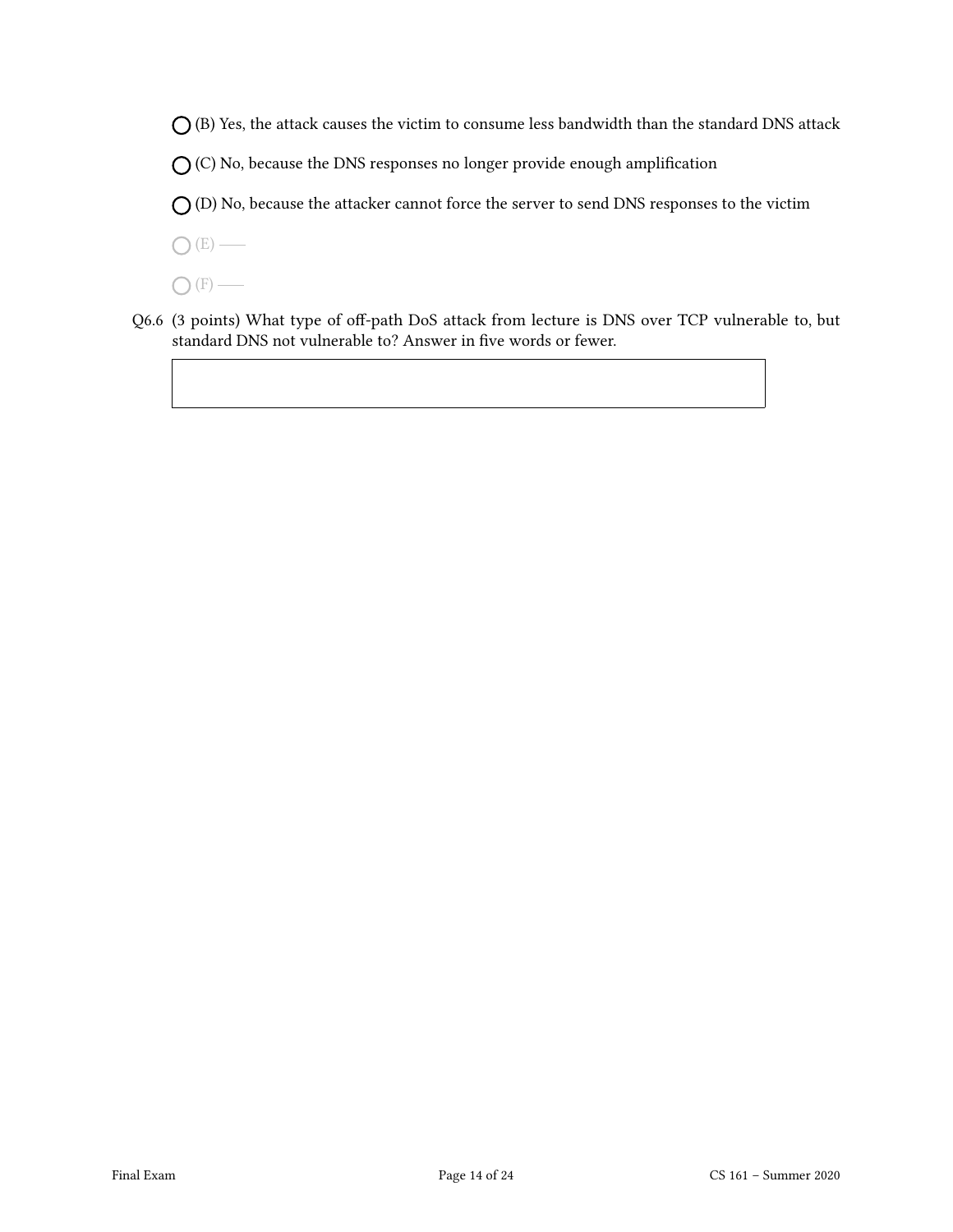### $Q7 \quad I(T)C(P)$  You (26 points)

EvanBot builds a new course feature that sends announcements to students over TCP. To receive announcements, a student initiates a TCP connection with the server. The server sends the announcements and terminates the connection.

Q7.1 (3 points) Assuming that no adversaries are present, which of the following does communication over a TCP connection guarantee? Select all that apply.

 $\Box$  (A) That both the server and client can detect if a particular announcement needs to be resent

- $\Box$ (B) That different announcements are delivered in the same order they were sent in
- $\Box$  (C) That announcements are delivered using the most efficient path through the internet
- $\Box$  (D) None of the above
- $\Box$  (E) —
- $\Box$ mbox{ (F)} \xrightarrow{\quad \quad \quad }
- Q7.2 (3 points) When only an on-path adversary is present, which of the following does communication over a TCP connection guarantee? Select all that apply.

 $\Box$  (G) That both the server and client can detect if a particular announcement needs to be resent

 $\Box$  (H) That different announcements are delivered in the same order they were sent in

 $\Box$  (I) That announcements are delivered using the most efficient path through the internet

 $\Box$ (I) None of the above

 $\Box$ (K) —

- $\Box$ (L) —
- Q7.3 (3 points) Suppose that EvanBot instead sends announcements over UDP. Assuming that no adversaries are present, which of the following might happen? Select all that apply.

 $\Box$  (A) Students might not receive some announcements

- $\Box$  (B) Students might receive the announcements more quickly
- $\Box$  (C) The server might not detect some errors which it would have had it been using TCP
- $\square$  (D) None of the above
- $\Box$  (E) —

EvanBot realizes that the server is sending messages to the student, but the student only responds with ACKs and never sends any messages after the initial handshake. They design a *Half TCP* protocol which provides TCP's properties for communications from the server to the student, but not for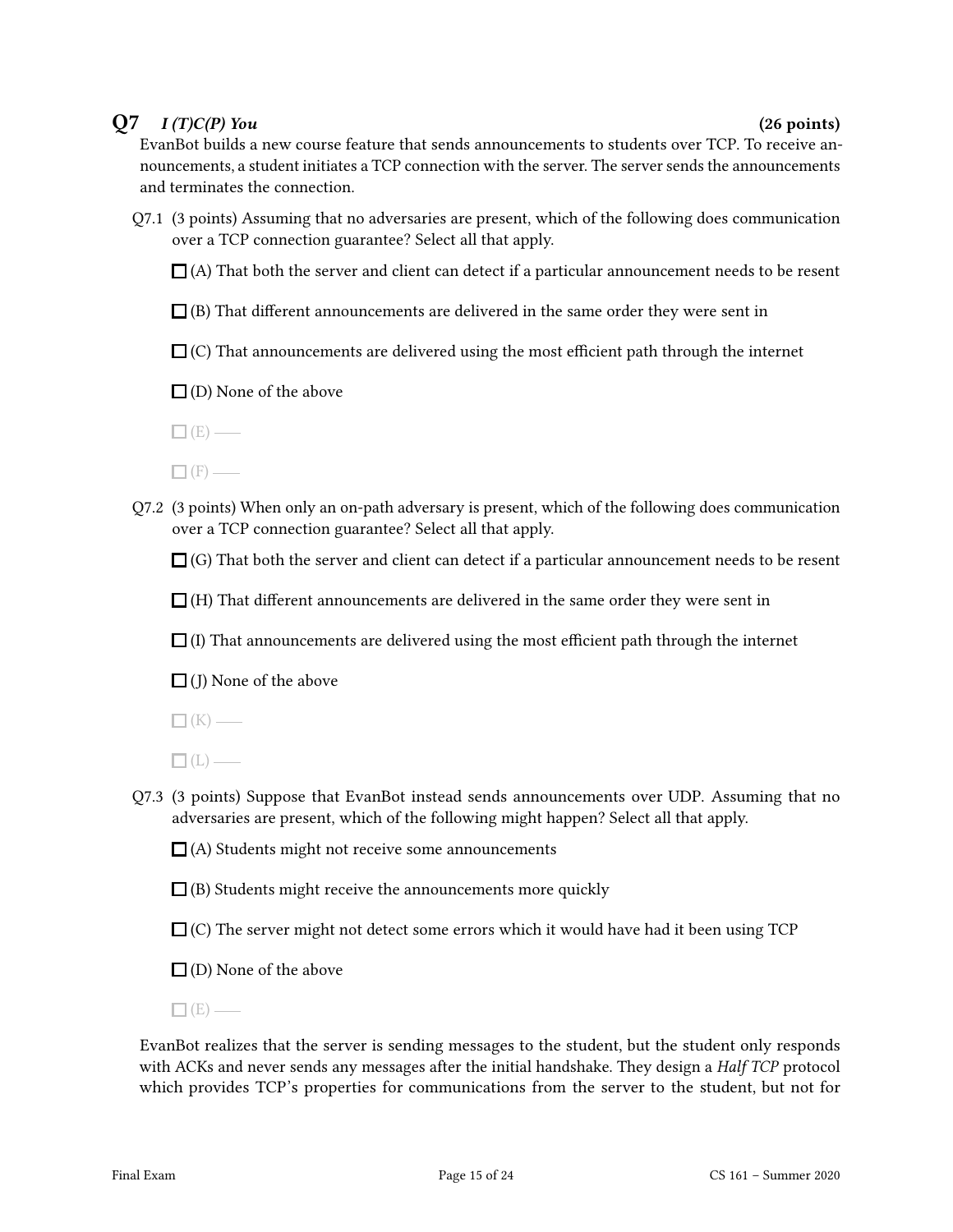communications from the student to the server. This is accomplished using a modified version of the standard three step handshake pictured below.



Q7.4 (5 points) Some sequence numbers are no longer necessary in Half TCP. Which fields do not need to be transmitted? Select all that apply.

(G) The sequence number in the SYN packet  $\;\;\;\Box$  (J) The sequence number in the ACK packet

 $\Box$  (H) The sequence number in the SYN-ACK packet  $\Box$  (K) The ACK number in the ACK packet

(I) The ACK number in the SYN-ACK packet  $\Box$  (L) None of the above

Q7.5 (3 points) Which of these are consequences of moving from TCP to *Half TCP* for this application? Select all that apply.

 $\Box$ (A) The student will no longer receive announcements in the correct order

 $\Box$  (B) The server will not have to keep track of as much state

 $\Box$  (C) The student will not have to keep track of as much state

 $\square$  (D) None of the above

 $\Box$  (E) —

The 161 staff likes security and decides to use TLS over Half TCP. Assume that the staff server has a valid certificate for their public key.

For each different adversary below, select all attacks which become easier when running TLS over Half TCP compared to normal TCP.

Q7.6 (3 points) Off-path adversary

 $\Box$  (G) RST Injection Attack

 $\Box$  (H) Interfere with a TLS handshake to learn the master key

 $\Box$  (I) Replay an encrypted command from a previous TLS connection

 $\Box$  (F) —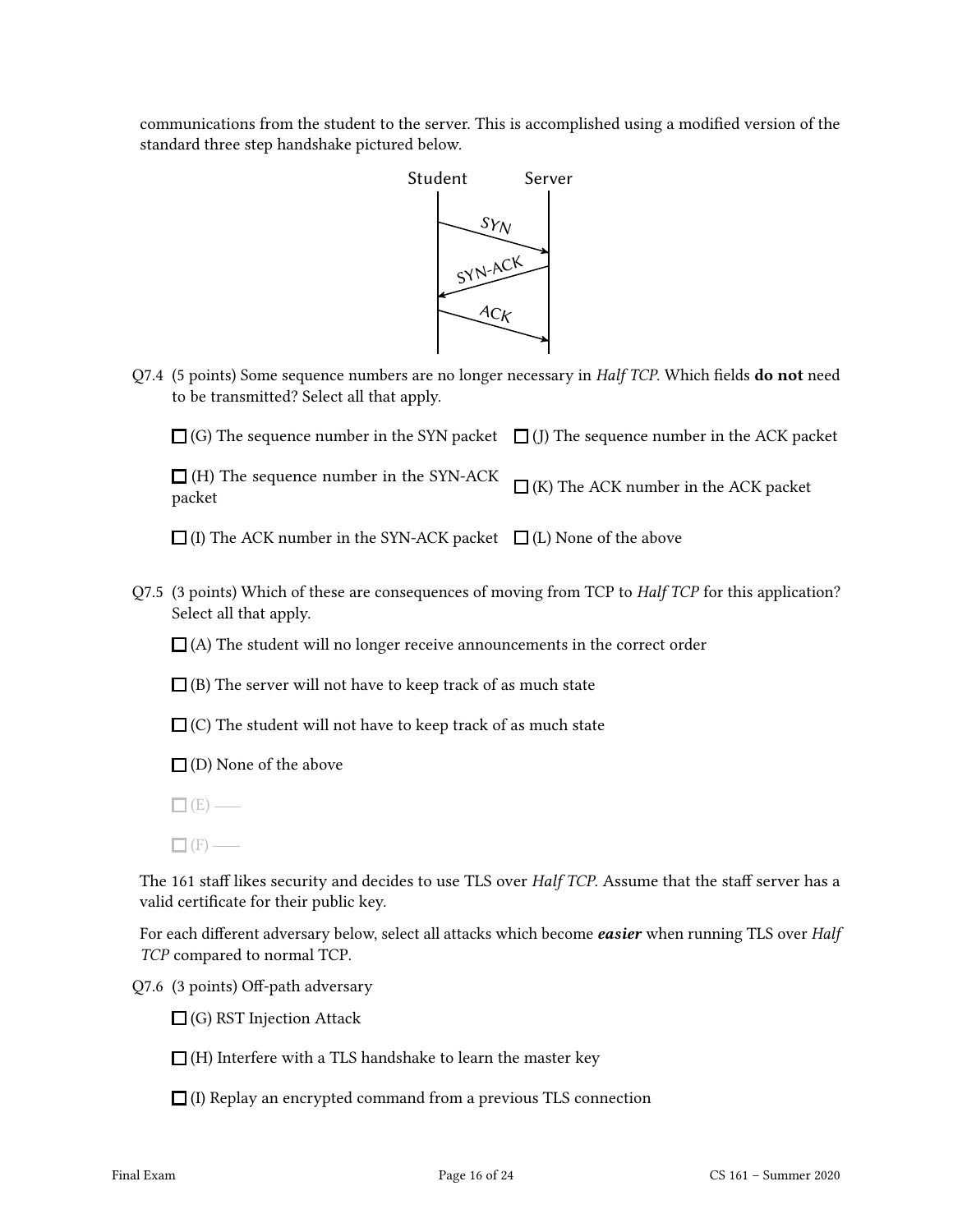$\Box$  (J) None of the above

 $\Box$ (K) —

 $\Box$ (L) —

Q7.7 (3 points) On-path adversary

 $\Box$  (A) RST Injection Attack

 $\square$  (B) Interfere with a TLS handshake to learn the master key

 $\square$  (C) Replay an encrypted command from a previous TLS connection

 $\Box$  (D) None of the above

 $\square$  (E) —

 $\Box$ m (F)

Q7.8 (3 points) Man-in-the-middle adversary

 $\Box$  (G) RST Injection Attack

 $\Box$  (H) Interfere with a TLS handshake to learn the master key

 $\Box$  (I) Replay an encrypted command from a previous TLS connection

 $\Box$  (J) None of the above

 $\square$ (K) —

 $\square$ (L) —

This is the end of Q7. Proceed to Q8 on your answer sheet.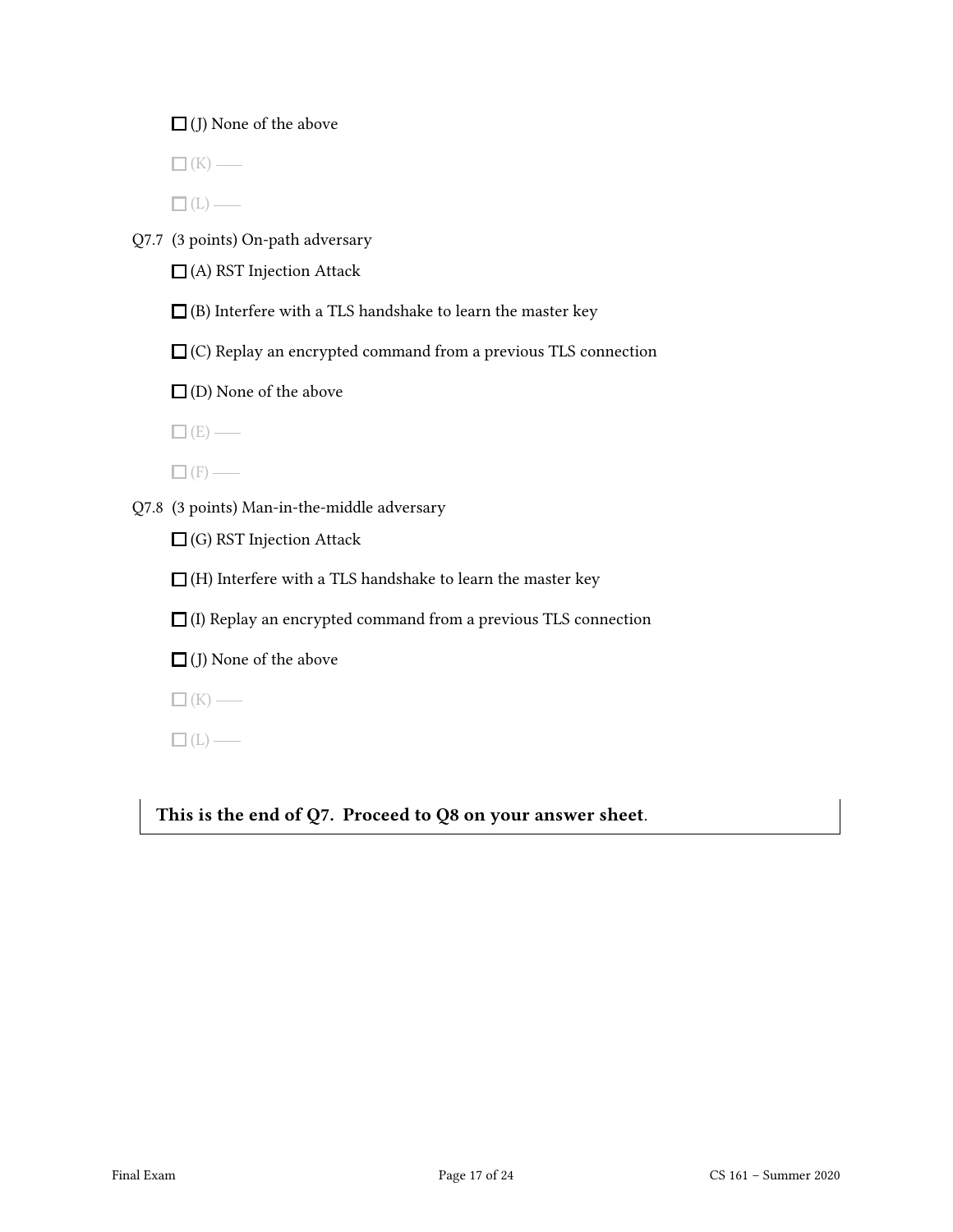### Q8 Election Security (23 points)

The 2020 elections are coming up, and the United States Government has tasked you with securing the nation's voting machines!

Assume election headquarters are in a top-secret, undisclosed site. All incoming network requests pass through a network-based intrusion detection system (NIDS), as well as a firewall. Outside users can only access the server with HTTPS.

Q8.1 (3 points) Which of these attacks are **always** preventable in this setup? Assume the attacker is on-path. Select all that apply.

| $\Box$ (A) RST Injection Attack | $\Box$ (D) None of the Above |
|---------------------------------|------------------------------|
| $\Box$ (B) SQL Injection Attack | $\Box$ (E) —                 |
| $\Box$ (C) Reflected XSS Attack | $\Box$ (F) —                 |

Q8.2 (3 points) Which of these attacks are **always** preventable in this setup? Assume the attacker is on-path. Select all that apply.

| $\Box$ (G) SYN Flooding Attack | $\Box$ (J) None of the Above |
|--------------------------------|------------------------------|
| $\Box$ (H) DNS Spoofing Attack | $\Box$ (K) —                 |
| $\Box$ (I) DDoS Attack         | $\Box$ (L) —                 |

Q8.3 (3 points) An attacker injects malicious code on a server inside the election headquarters that changes all submitted votes to one candidate. Which detection system is best suited to defend against this attacker?

| $O(A)$ HIDS        | $\bigcap$ (C) Firewall | $O(E)$ —        |
|--------------------|------------------------|-----------------|
| $\bigcap$ (B) NIDS | $O(D)$ —               | $\bigcap$ (F) — |

Q8.4 (3 points) An attacker realizes that the ballot boxes are running a vulnerable version of Linux, and uses a previously-known buffer overflow exploit. Which detection method is best suited to defend against this attacker?

| $\bigcap$ (G) Anomaly-Based Detection       | $\bigcap$ (J) Behavioral-Based Detection |
|---------------------------------------------|------------------------------------------|
| $\bigcap$ (H) Signature-Based Detection     | $\bigcap (K)$ —                          |
| $\bigcap$ (I) Specification-Based Detection | $O(L)$ —                                 |

Q8.5 (5 points) Ben, a computer scientist at the top-secret site, has a HIDS installed on his work laptop. He decides to sign into his personal email account, claiming that HTTPS will protect the government from seeing his emails. Is he correct? Justify your answer in 1–2 sentences.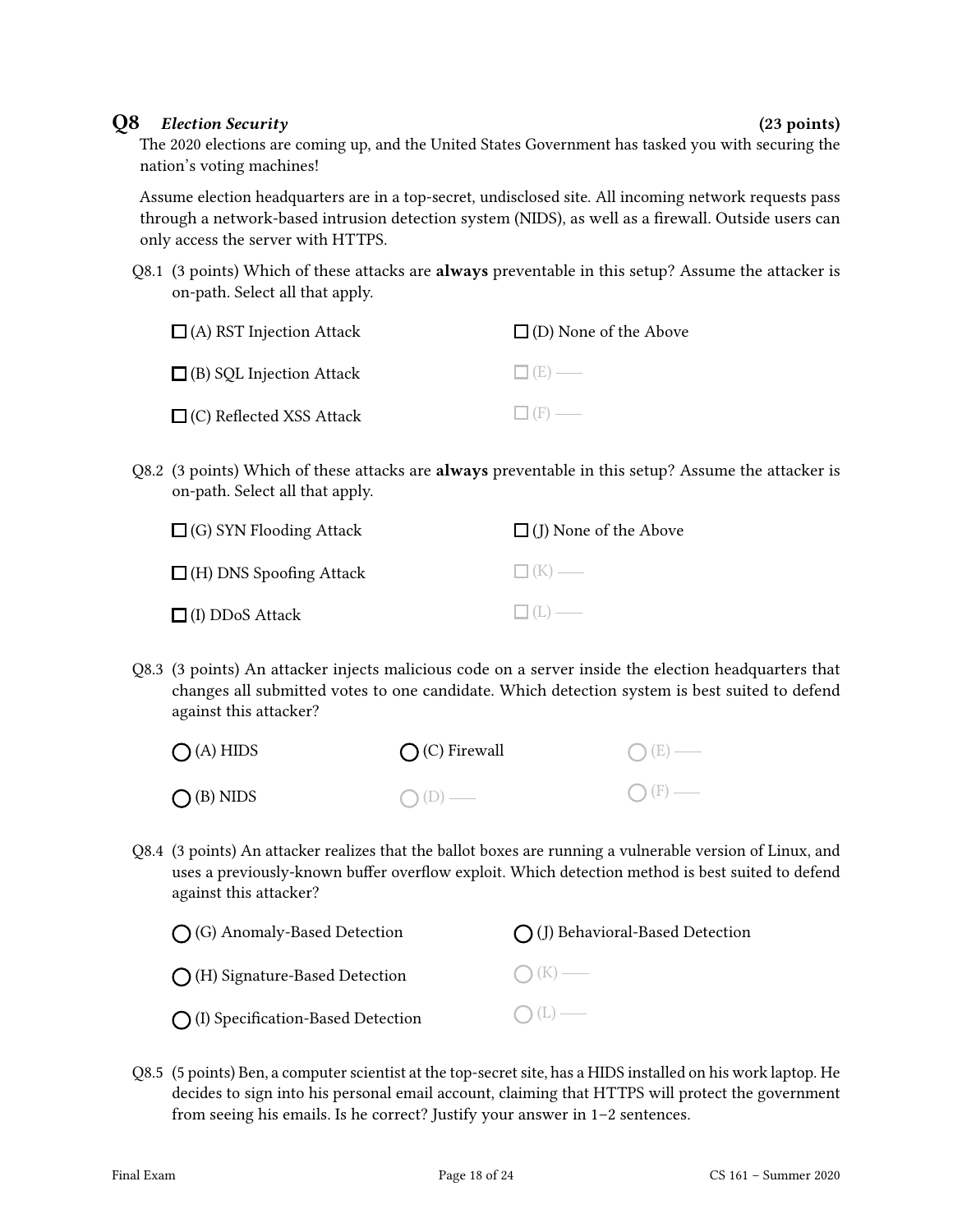| $\bigcirc$ (A) Yes | $O(D)$ — |
|--------------------|----------|
| $O$ (B) No         | $O(E)$ — |
| $O(C)$ —           |          |

- Q8.6 (3 points) You're discovered that an attacker has managed to connect to a service running inside our network from IP Address 5.6.7.8 and is in the process of performing a DoS attack! Write a stateful firewall rule to block all traffic originating from the attacker. Our service is running on IP address 1.2.3.4 (port 443).
- Q8.7 (3 points) You've received a tip that attackers have devised a plan to spoof ballot submissions. Here's the information that your source provides:
	- 20 out of every 100 submissions are malicious.
	- The cost to investigate an incorrectly flagged submission is \$5.
	- The cost of letting a spoofed submission through is \$50.

You're offered two different intrusion detection systems. System A offers a false positive rate of 10% and a false negative rate of 25%. System B offers a false positive rate of 50% and a false negative rate of 5%. Which do you choose?

| $\bigcap$ (A) System A               | $\bigcap$ (D) Either system |
|--------------------------------------|-----------------------------|
| $\bigcap$ (B) System B               | $O(E)$ —                    |
| $\bigcap$ (C) Not enough information | $\bigcap$ (F) —             |

This is the end of Q8. Proceed to Q9 on your answer sheet.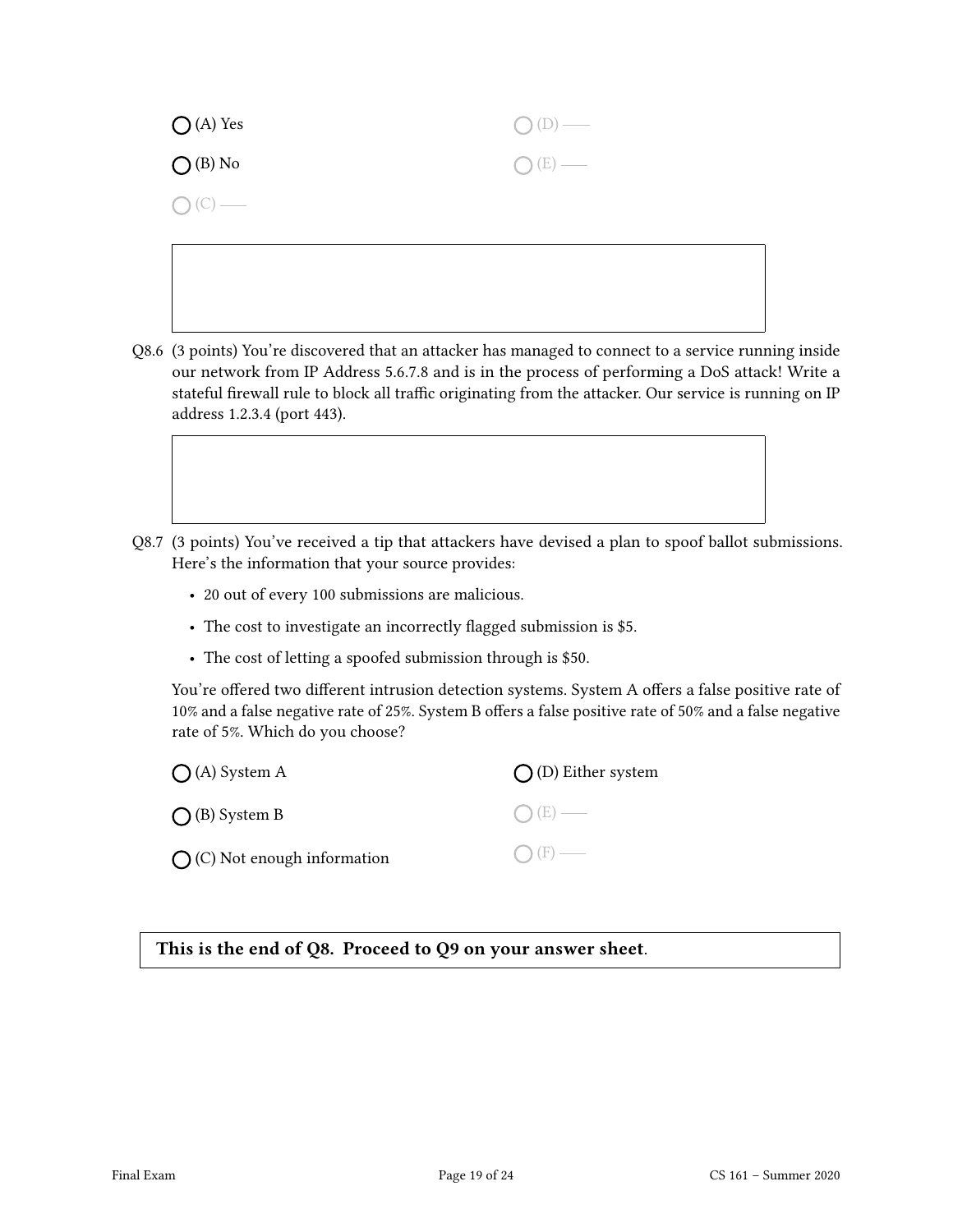### Q9 Cookie Debugger (37 points)

EvanBot is adding a feature on the CS161 course website that lets students log in and view their grades. However, Bot forgot to remove a debugging feature–if anyone visits cs161.org/debug, the webpage will display all the cookies sent to the server.

Assume the cs161.org/debug page does not have any other functionality. Assume anyone can create an account on the website. Each subpart is independent.

Q9.1 (3 points) Which of the following URLs have the same origin as http://cs161.org/debug according to the same-origin policy?

| $\Box$ (A) http://cs161.org/           | $\Box$ (D) None of the above |
|----------------------------------------|------------------------------|
| $\Box$ (B) http://cs161.org:8081/debug | $\Box$ (E) —                 |
| $\Box$ (C) https://cs161.org/debug     | $\Box$ (F) —                 |

- Q9.2 (5 points) Which of the following cookies would be displayed when visiting https://cs161.org/debug? Assume the client's origin is https://cs161.org.
	- $\Box$  (G) Domain = cs161.org, Path = /, Secure
	- $\Box$ (H) Domain = cs161.org, Path = /, HttpOnly
	- $\Box$ (I) Domain = debug.cs161.org, Path = /, Secure, HttpOnly
	- $\Box$ (J) Domain = cs161.org, Path = /debug
	- $\Box$ (K) Domain = cs161.org, Path = /, SameSite=strict
	- $\Box$  (L) None of the above
- Q9.3 (3 points) Suppose you set a cookie test=<script>alert("This exam is hard!")</script> with valid attributes, and load https://cs161.org/debug. A pop-up that says This exam is hard! appears in your browser. Have you successfully found a server vulnerability?

[Clarification during exam: The pop-up had a typo in it.]

- $\bigcap$  (A) Yes, you found an XSS vulnerability
- $\bigcap$  (B) Yes, you found a CSRF vulnerability
- $\bigcap$  (C) No, because you have not changed any state on the server side
- $\bigcap$  (D) No, because the JavaScript does not run with the origin of cs161.org
- $O(E)$  —
- $\bigcap$  (F) —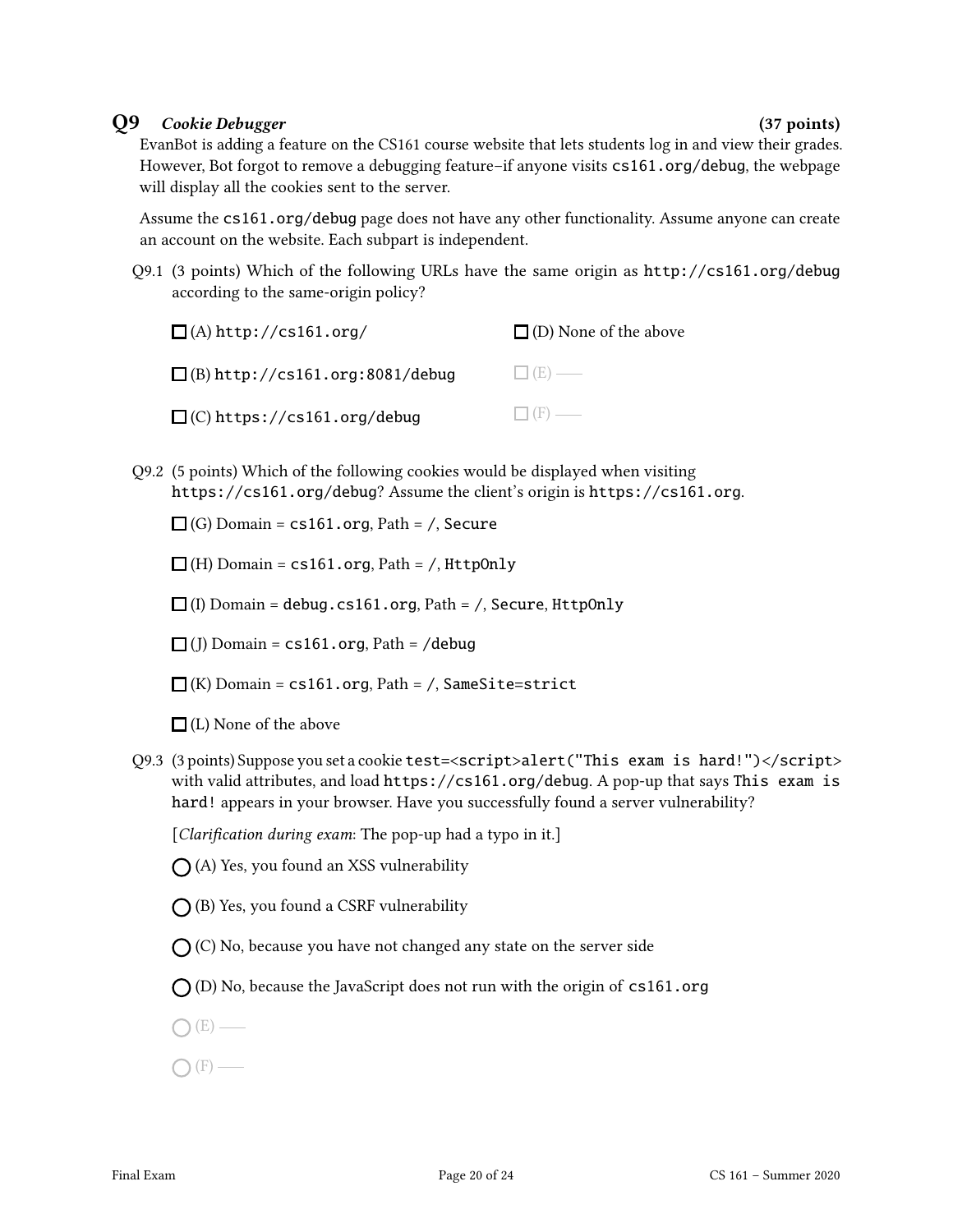Q9.4 (5 points) Consider a modification to the course website. Before rendering any page, the server searches for every pair of <script> and </script> tags and removes the tags and everything between the tags.

Can you still cause JavaScript to run in your browser using <script> tags? If yes, provide a cookie name and value (written as name=value) that would cause alert(1) to run. If no, briefly explain why.

 $\bigcap$  (G) Yes  $\bigcap$  (H) No  $\bigcap$  (I)  $\longrightarrow$   $\bigcap$  (J)  $\longrightarrow$   $\bigcap$  (K)  $\longrightarrow$   $\bigcap$  (L)  $\longrightarrow$ 

Q9.5 (5 points) Consider a modification to the course website. Before rendering any page, the server renders the cookie name in an isolated environment and ensures that no scripts are run, and then does the same for the cookie value.

Assume that the website displays the cookie name and value with no added text in between. Can you still cause JavaScript to run in your browser using <script> tags? If yes, provide a cookie name and value (written as name=value) that would cause  $\text{alert}(1)$  to run. If no, briefly explain why.

 $\bigcap (A)$  Yes  $\bigcap (B)$  No  $\bigcirc$  (C)  $\longrightarrow$   $\bigcirc$  (D)  $\longrightarrow$   $\bigcirc$  (E)  $\longrightarrow$   $\bigcirc$  (F)  $\longrightarrow$ 

Q9.6 (3 points) Is it possible to create a link to cs161.org/debug that will cause another user to run malicious JavaScript when they click on the link?

 $\bigcap$  (G) Yes, because you can place JavaScript in the HTTP GET parameters

 $\bigcap$  (H) Yes, because you can place JavaScript in the HTTP POST body

 $\bigcap$  (I) No, because there is nowhere to place the JavaScript

 $\bigcap$  (J) No, because the server is secure against this attack

 $\bigcap (K)$  —

- $\bigcap(L)$  —
- Q9.7 (5 points) Suppose a victim visits the attacker-controlled evil.cs161.org. Write a JavaScript snippet that would cause the victim to run alert  $(1)$  in their browser with the origin of  $cs161$ .org. If you don't know the exact Javascript syntax, pseudo-code is acceptable.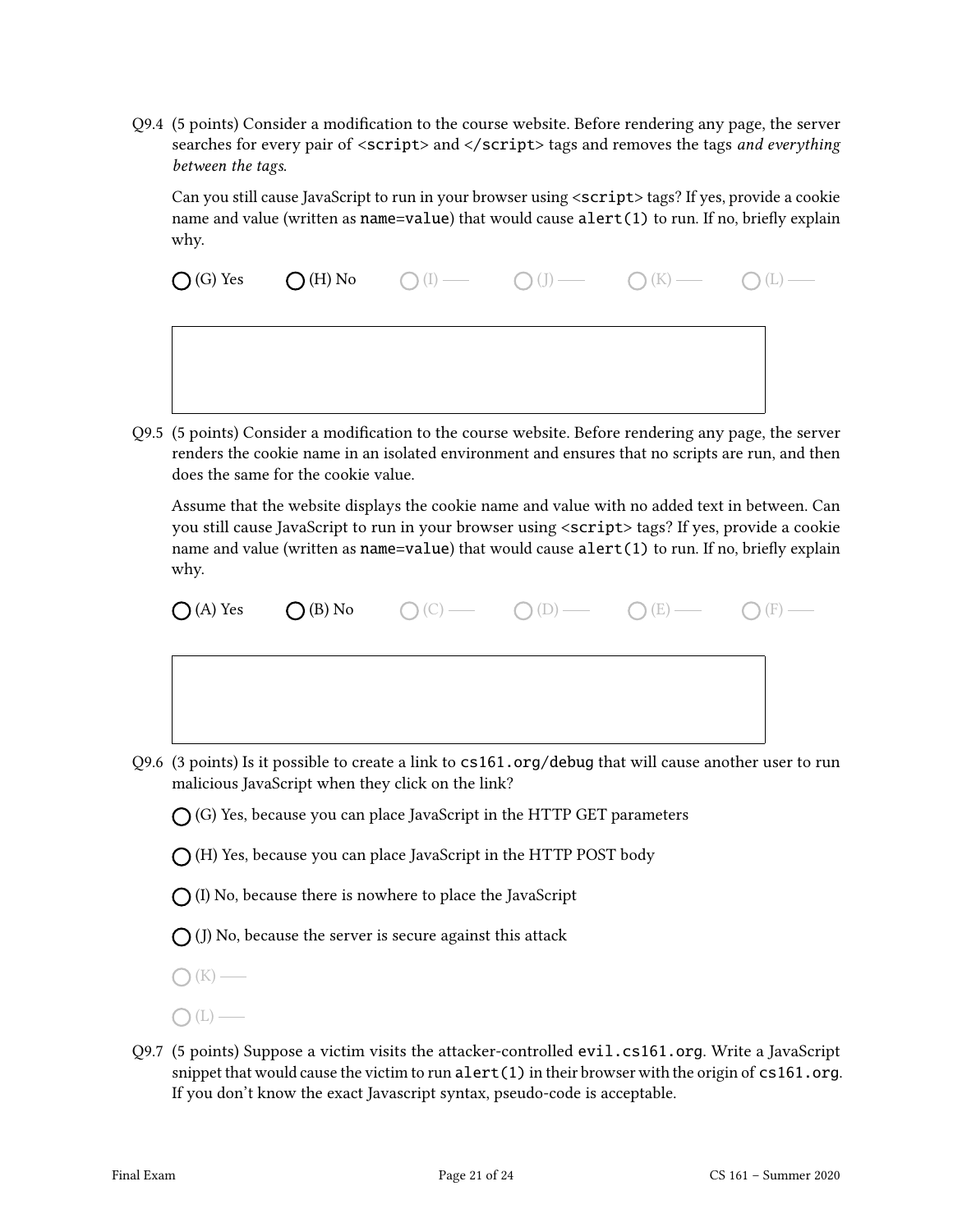Hint: window.location = "google.com"; in JavaScript causes the user to load google.com.

- 
- Q9.8 (5 points) Which of the following malicious pages would be able to run your Javascript exploit against the user?

| $\Box$ (G) http://very.evil.cs161.org/ | $\Box$ (J) http://cs161.org/evil |
|----------------------------------------|----------------------------------|
| $\Box$ (H) http://very-evil.cs161.org/ | $\Box$ (K) http://evil.com/      |
| $\Box$ (I) http://evil-cs161.org/      | $\Box$ (L) None of the above     |

- Q9.9 (3 points) Consider a modification to the course website. The cs161.org/debug page only displays cookies if the request contains a valid session token. Does your Javascript exploit still work?
	- $\bigcap$  (A) Yes, with no modifications
	- $\bigcap$  (B) Yes, with minor modifications (changing 1-2 lines of code)
	- $O(O)$  No
	- $O(D)$  —
	- $O(E)$  —
	- $\bigcap$  (F) —

This is the end of Q9. Proceed to Q10 on your answer sheet.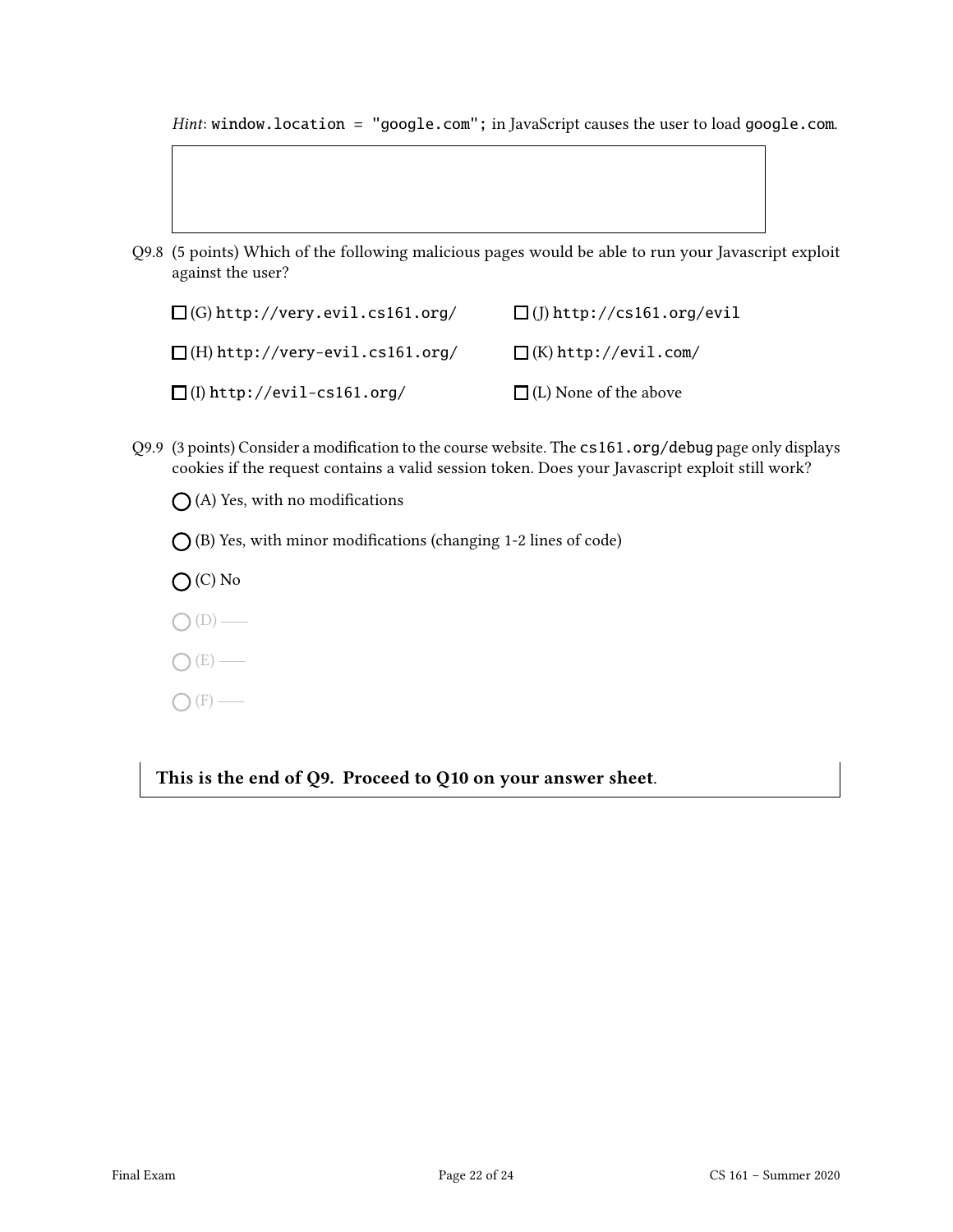### Q10 Bitcoin (12 points)

Assume a simplified Bitcoin model, where each block contains the following fields:

- minerID: The public key of the node who mined this block. Recall that the person who mined a block is given a mining reward in Bitcoin. Assume that a miner can redeem this award by simply referencing the block ie. the initial award is not stored as a transaction.
- prevHash: The hash of the previous block
- transactions: The list of transactions. Recall each transaction contains references to its origin transactions, a list of recipients, and is signed using the private key of the coins' owner.
- nonce: A value such that the hash of the current block contains the correct number of zeros

Assume that the hash of a block is computed as:

Hash(minerID || prevHash || transactions || nonce)

Bob wants to save on computing power by omitting certain fields in a block from being part of the hash. For each modified block hashing scheme below, select all the things an adversary with a single standard CPU can do.

Assume that if the adversary can come up with a modied blockchain of the same length, the rest of the network will accept it. Furthermore, assume the adversary has not made any transactions thus far. Any option that could result in an invalid state should not be selected.

Q10.1 (4 points) Each block hash is computed as Hash(prevHash || transactions || nonce)

| $\Box$ (A) Modify a block to gain Bitcoin                                              | $\Box$ (D) Can remove any transaction in an arbi-<br>trary block by <i>only</i> modifying that block |
|----------------------------------------------------------------------------------------|------------------------------------------------------------------------------------------------------|
| $\Box$ (B) Given some amount of pre-computation,<br>can consistently win proof of work | $\Box$ (E) None of the above                                                                         |
| $\Box$ (C) Modify some transaction amounts                                             | $\Box$ (F) —                                                                                         |

Q10.2 (4 points) Each block hash is computed as Hash(minerID || transactions || nonce)

| $\Box$ (G) Modify a block to gain Bitcoin                                              | $\Box$ (J) Can remove any transaction in an arbitrary<br>block by <i>only</i> modifying that block |
|----------------------------------------------------------------------------------------|----------------------------------------------------------------------------------------------------|
| $\Box$ (H) Given some amount of pre-computation,<br>can consistently win proof of work | $\Box$ (K) None of the above                                                                       |
| $\Box$ (I) Modify some transaction amounts                                             | $\Box(L)$                                                                                          |

Q10.3 (4 points) Each block hash is computed as Hash(minerID || prevHash || nonce)

| $\Box$ (A) Modify a block to gain Bitcoin                                              | $\Box$ (D) Can remove any transaction in an arbi-<br>trary block by <i>only</i> modifying that block |
|----------------------------------------------------------------------------------------|------------------------------------------------------------------------------------------------------|
| $\Box$ (B) Given some amount of pre-computation,<br>can consistently win proof of work | $\Box$ (E) None of the above                                                                         |
| $\Box$ (C) Modify some transaction amounts                                             | $\Box$ (F) —                                                                                         |